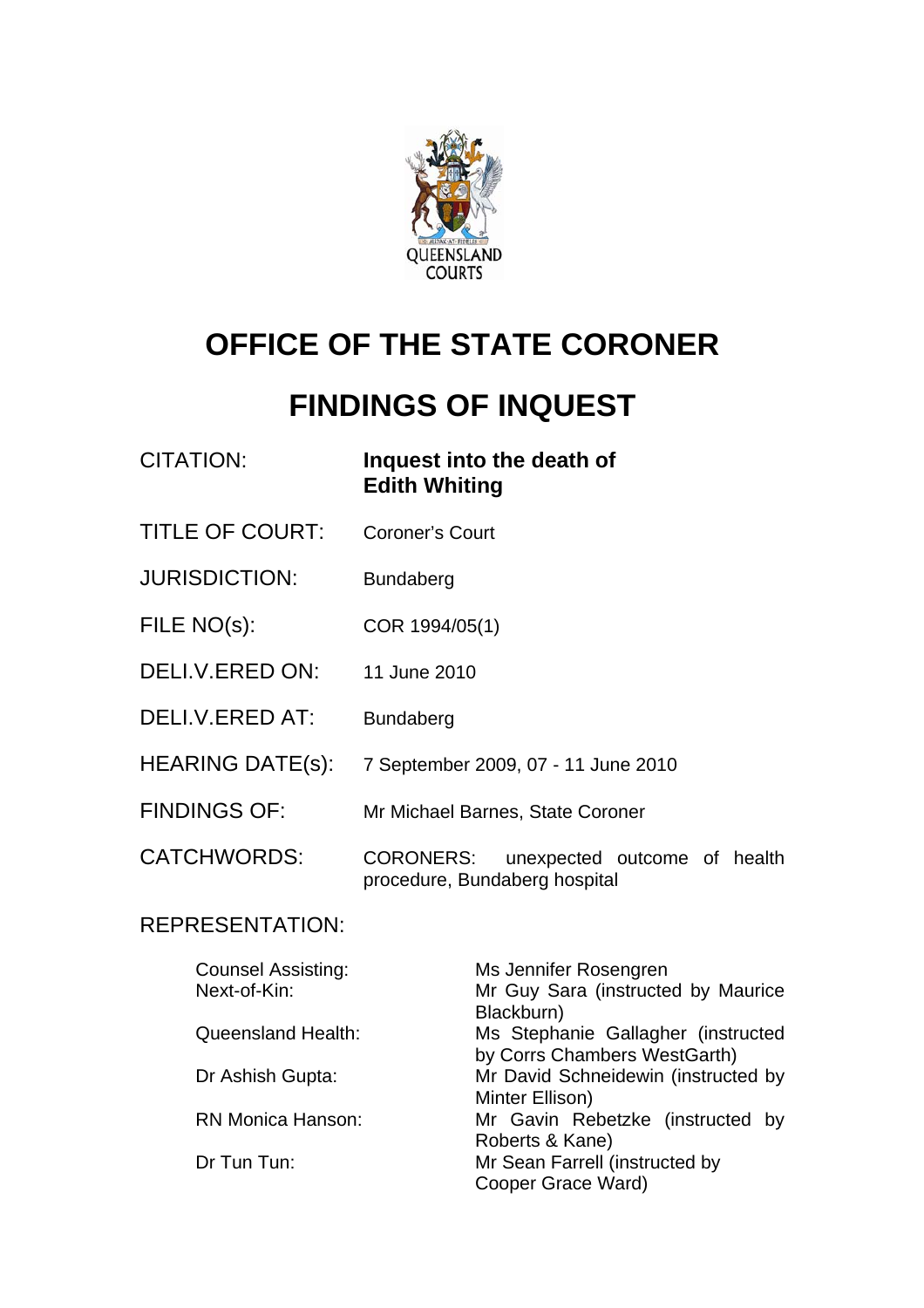# Table of contents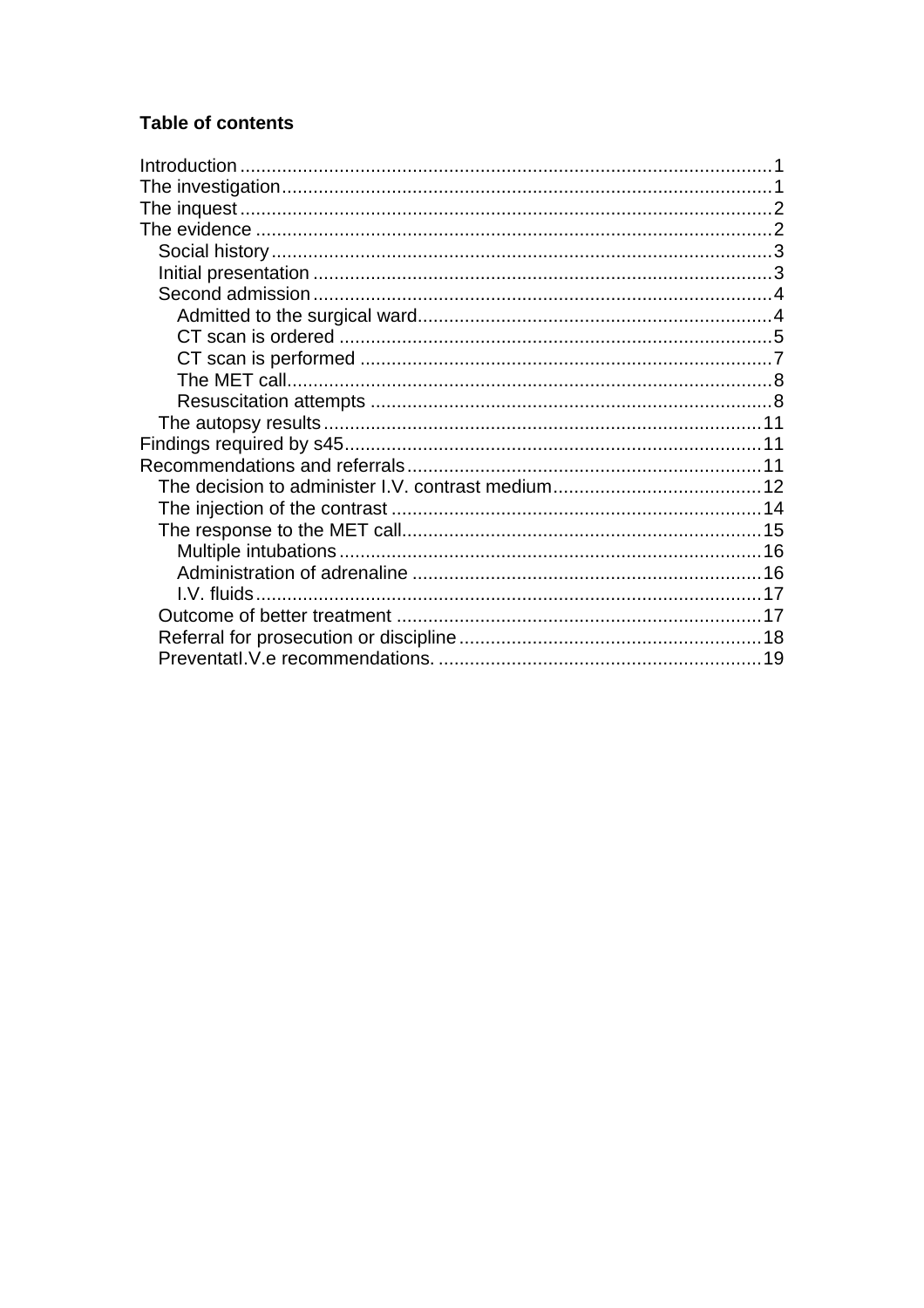<span id="page-2-0"></span>The *Coroners Act 2003* provides in s45 that a copy of a coroner's written findings must be given to the family of the person who died, each of the persons or organisations granted leave to appear at the inquest and to officials with responsibility for the subject of any remedial comments or preventative recommendations. These are my findings in relation to the death of Edith Whiting They will be distributed in accordance with the requirements of the Act and posted on the web site of the Office of the State Coroner.

# **Introduction**

Edith Whiting, a 68 year old woman from southern New South Wales was holidaying in Bundaberg in August 2005 when she developed severe epigastric pain and experienced some vomiting. Late in the evening, she went to the Bundaberg Base Hospital (BBH) where she was examined, administered some analgesic medication and discharged after the pain settled. However, a few hours later it returned and worsened and so she represented to the hospital. She was examined and when no immediate cause for her condition could be ascertained, she was admitted for further investigation by a surgical team. A computed tomograph (CT) scan with oral and intravenous contrast was ordered. A few minutes after this procedure commenced Mrs Whiting experienced nausea and lost consciousness. She underwent a cardio respiratory arrest and despite extended cardio pulmonary resuscitation (CPR), she did not recover and was pronounced dead.

#### These findings

- confirm the identity of the deceased, and determine how she died and the time, place and medical cause of her death;
- consider whether the procedure which led to Mrs Whiting's death should have been undertaken having regard to her medical history and symptoms;
- consider whether the procedure was undertaken appropriately;
- review the adequacy of the CPR undertaken after she collapsed; and
- critique the changes to hospital procedures that have been made since the death.

# **The investigation**

Mrs Whiting's death was reported to local police and the Bundaberg Coroner. An autopsy was undertaken and a report from the pathologist was received on 20 August 2005.

In September 2005, the Bundaberg Coroner wrote to Mrs Whiting's next-of-kin providing them with a copy of the pathologist's report and inviting them to raise any issues they considered might warrant being investigated by way of an inquest. On 7 December 2005 the Bundaberg Coroner received a letter from lawyers representing one of Mrs Whiting's daughters, asking that the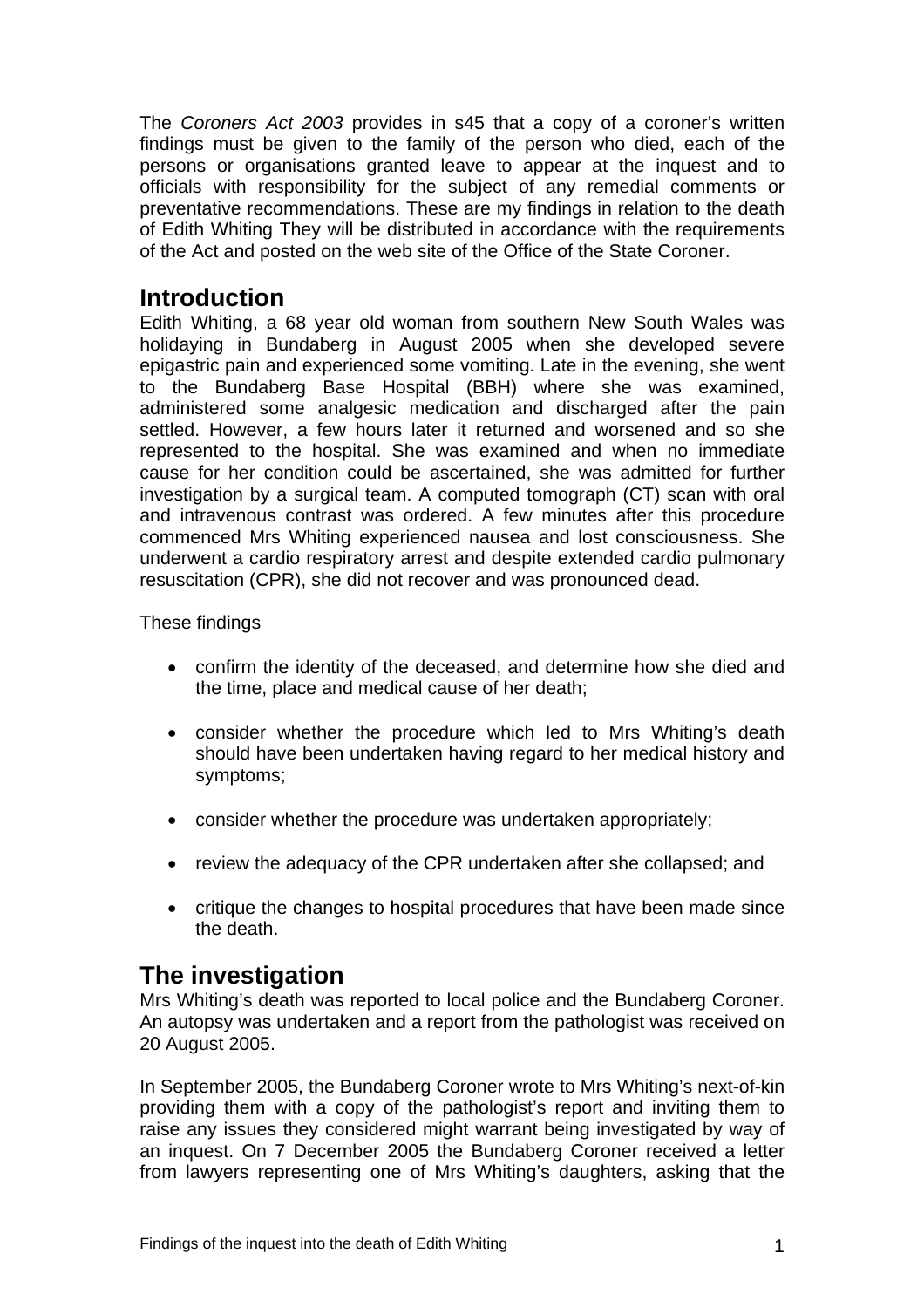<span id="page-3-0"></span>decision in relation to the holding of an inquest be postponed while they made some investigations. This was granted.

In February 2007 the Bundaberg Coroner received further correspondence from those lawyers advising they intended making an application for an inquest. This application was received in August 2007. As a result the Bundaberg Coroner requested local police to undertake further investigations.

The results of those inquiries were received in April 2009. I was then asked by the Bundaberg Coroner to assume responsibility for the matter given that the inquest was likely to be protracted and could more easily be managed in the Office of the State Coroner rather than a single Magistrate centre.

Staff of the Office of the State Coroner arranged for statements addressing specific issues to be obtained from Queensland Health and briefed an expert for a report.

Although the process has been unfortunately protracted, I am satisfied the matter has been effectively investigated due to the efforts of the Queensland Police Service (QPS) investigator, the solicitors for the family, the staff of the Office of the State Coroner and counsel assisting.

The hospital conducted a route cause analysis (RCA) which has informed changes to some policies and procedures.

# **The inquest**

The inquest was opened with a pre-inquest conference on 7 September 2009. Ms Rosengren was appointed counsel assisting and leave to appear was granted to Mrs Whiting's next-of-kin, Queensland Health and two of the clinicians involved in the matter who were separately represented. Leave to appear was later granted to the Queensland Nurses Union who appeared on behalf of one of the nurses involved in Mrs Whiting's care.

Because some of the potential witnesses were also involved in another matter involving the BBH, the original hearing dates were vacated and the matter was adjourned to allow the other matter to proceed and to not unduly drain the resources of the hospital.

The inquest finally convened in Bundaberg on 7 June 2010 and evidence was heard over the following four days. In all, 17 witnesses, included four experts, were called. All coronial documents, statements, expert reports and medical records were tendered. I was also greatly assisted by the hearing of oral submissions at the conclusion of the evidence.

# **The evidence**

I turn now to the evidence. Of course, I cannot even summarise all of the information contained in the exhibits and oral evidence but I consider it appropriate to record in these reasons the evidence I believe is necessary to understand the findings I have made.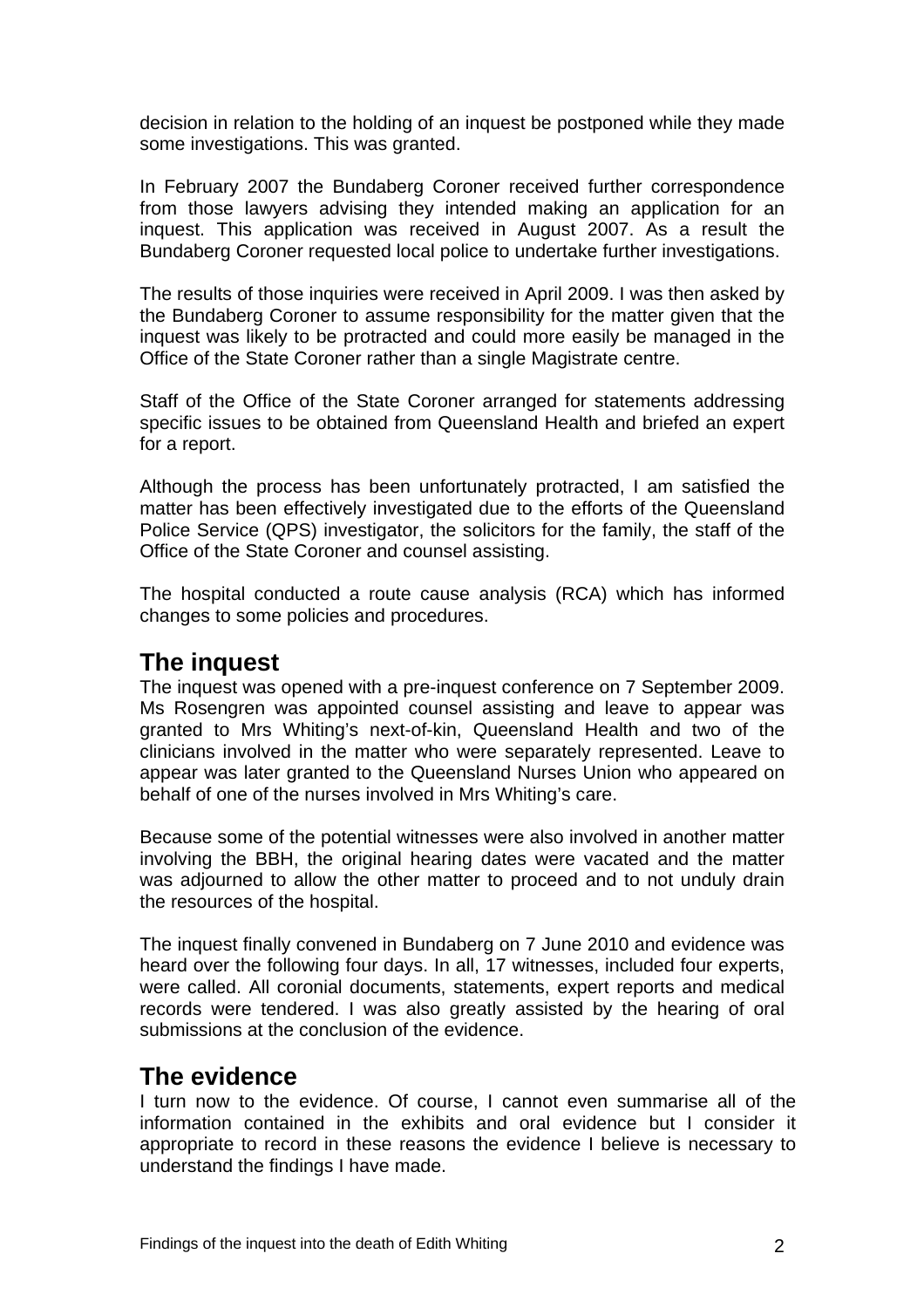# <span id="page-4-0"></span>*Social history*

Edith Whiting was born on 15 April 1937 and grew up in a small country town in New South Wales. Edith suffered a number of hardships in her formative years including having to be the primary carer for her brothers and sisters.

Mrs Whiting was married twice and had two daughters. Her second husband died a few years before her passing.

She worked as a kitchen hand at various places including a local hospital and service station.

One of her daughters, Julie Richardson, was adopted by another family when she was a baby.

When Julie was an adult she met with Edith and they became "very good mates". Edith was planning to move to be closer to Julie and had shortly before her death purchased a house in the area.

Julie's active participation in this inquest evidences her deep commitment to her mother. I offer Julie, her sister and Edith's friends my sincere condolences for their loss.

### *Initial presentation*

Mrs Whiting initially presented at the department of emergency medicine (DEM) at the BBH at approximately 11.00pm on Friday 12 August 2005. She told the nurse who first examined her that she had vomited 45 minutes earlier and had pain radiating into her right upper quadrant. The triage notes indicate Registered Nurse Sparozvich was informed Mrs Whiting had required nebulised Ventolin three times throughout the day. Her respiration rate was high at 24 breathes per minute and Mrs Whiting's blood oxygen saturations were slightly low at 93%. Accordingly, she was given oxygen through a face mask which caused that reading to increase to 99%.

At approximately 11.30pm she was examined by Dr Imran Faridi, a Senior Medical Officer. She was noted to have a past history of hypertension and bronchial asthma. Examination of her chest revealed harsh vesicular breathing with mild spasm and coarse crackles. Despite this no asthma relieving medication was given.

When he gave evidence, Dr Faridi said that despite the respiratory symptoms, Mrs Whiting's asthma must not have been active when he examined her and that those symptoms were "*baseline for a chronic asthmatic*". His presumption that she was not suffering from asthma at that time was reinforced by the fact she was lying comfortably and he did not see the need to prescribe her asthma relieving medication.

Various investigations were undertaken and she was administered a number of medications for her pain. She was re-examined by Dr Faridi at 1.00am the following morning when it was found the pain had settled. Despite her oxygen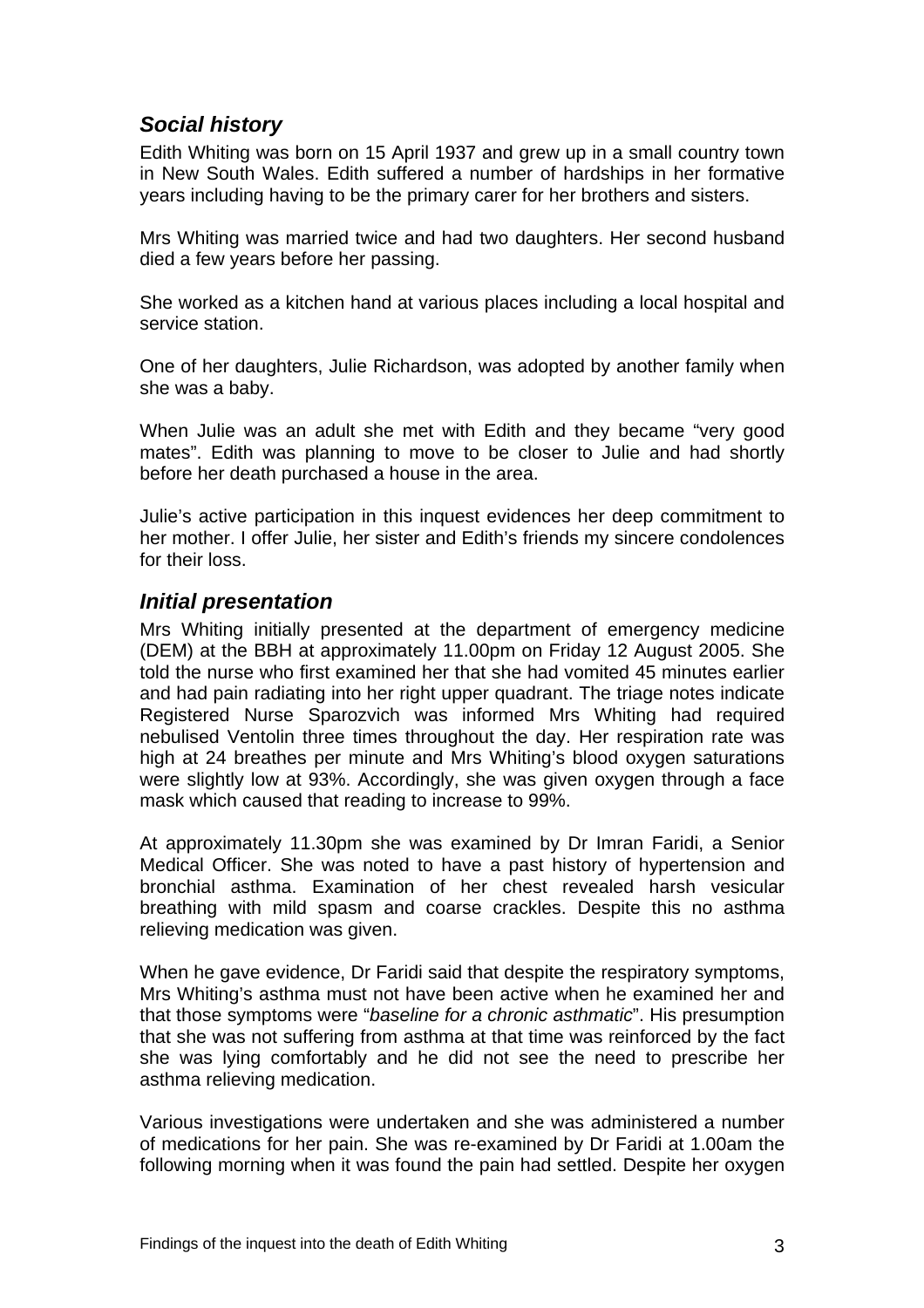<span id="page-5-0"></span>saturations dropping to 91% when her mask was removed and her pulse remaining high, she was discharged at about 2.00am on 13 August 2005. She was provided with a letter for her GP which explained the treatment given and suggested Mrs Whiting undergo further investigation to establish whether she had biliary colic or gastritis.

# *Second admission*

Mrs Whiting's respite was short-lived. At 5.00am the pain in her abdomen had returned and was more severe. She returned to the BBH. She gave the doctor who examined her, Dr Juliette Tan, a similar medical history to that given the night before. She told the doctor she took Atrovent twice daily when needed, Ventolin twice daily when needed, and Seritide ii twice daily. On examination she was found to be afebrile, with a blood pressure of 133/79, a pulse rate of 112 beats per minute, a respiration rate of 26 breathes per minute and a blood oxygen saturation of 93%. She estimated her pain to be 9 out of a possible 10. Examination of her chest revealed no intercostal retractions, rales or wheezes. She had no nasal flaring. Mrs Whiting's abdomen was soft but exhibited direct tenderness and there was pain in the right upper quadrant.

Dr Tan made a differential diagnosis of cholelithiasis (gall stones) or cholecystitis (inflammation of the gall balder).

Her plan was for:

- Admission to the surgical ward for pain management;
- An abdominal ultrasound and an abdominal CT scan; and
- Review by the surgical team later in the morning.

Dr Tan wrote up orders for Mrs Whiting to be given morphine for her pain, Maxolon for her nausea, Mylanta and Xylocaine in case her pain was peptic in origin and Ventolin and Atrovent for her asthma, all "PRM" – that is, as needed. She said in evidence she prescribed the asthma medication even though Mrs Whiting was at that time showing no signs of asthma, because she realised her history indicated that could change at any time.

Mrs Whiting was given the narcotics ordered and her pain soon settled.

# **Admitted to the surgical ward**

Dr Ashish Gupta commenced work at the BBH in January 2004 as a Junior House Officer. By August 2005 he had progressed to be a Principal House Officer in Orthopaedics. On weekends he was also required to provide cover for the general surgery ward.

It was in that capacity he examined Mrs Whiting in DEM on the morning of 13 August 2005. He first reviewed her chart and noted the history summarised above and the details of her earlier admission. He reviewed the blood tests taken the night before and noted no abnormalities.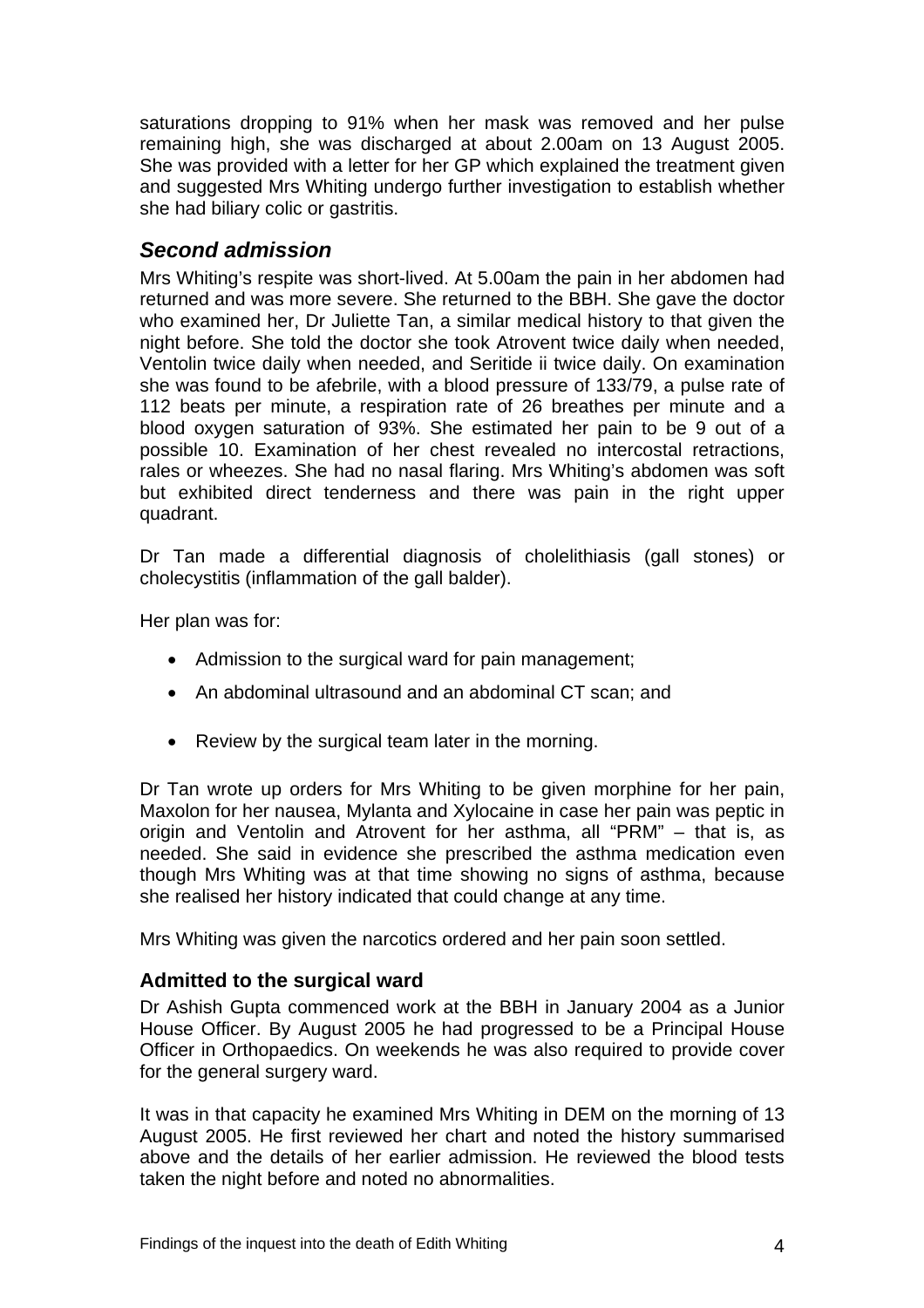<span id="page-6-0"></span>On examination Dr Gupta found Mrs Whiting to have normal vesicular breath sounds and to be free of wheezes. He said he palpated a "*vague mass*" in her upper right quadrant. He said he discussed her case with the consultant, Dr Anderson, during the morning ward round, although the consultant has no memory of this and said he would only go into the hospital on weekends if there was an acute case requiring his attendance.

Dr Gupta said noticing Dr Faridi had not prescribed any asthma medication the previous evening led him to conclude Mrs Whiting's asthma was not symptomatic at that stage, which was consistent with her presentation when he examined her.

Dr Gupta said his initial, differential diagnosis was an obstruction in the ampulla of vater (the terminal end of the common bile duct) or a pancreatic tumour.

He ordered an abdominal x-ray and ultrasound scan be performed.

Shortly after Dr Gupta examined her, Mrs Whiting was moved to the surgical ward.

The medication chart records that at 10.00am Mrs Whiting was administered 5mg of nebulised Ventolin and 250mcg of nebulised Atrovent. These medications had been prescribed by Dr Tan on an as needed basis and were given by Registered Nurse Monica Hanson, who candidly admitted in her statement and in her evidence that she could not remember doing so. However, she was adamant she would not have given those drugs unless the patient's symptoms called for them. She said in this case that could have involved the patient requesting the medication; having an audible wheeze; or complaining of having difficulty breathing.

# **CT scan is ordered**

Dr Gupta reviewed the X-ray and ultrasound reports later in the day. He was unable to say exactly when this occurred but the note of the conclusions he drew from them appears in the chart immediately after a nursing note made at 2.00pm. His entry noted the scan showed the common bile duct was dilated and records Dr Gupta's provisional diagnosis of cholelithiasis (gall stones) which were seen by the ultrasound. The scan had not enabled the pancreas to be adequately visualised and it did not allow Dr Gupta to discount his concern that there may have been a gall stone blocking the common bile duct, nor to be sure there was no lesion or tumour in the pancreas. Dr Gupta said his inclination to order a CT scan was confirmed by his belief Mrs Whiting would need to be transferred for surgical intervention if either of these possible diagnoses were valid. He also considered a tertiary hospital would require the level of certainty of her condition that only a CT scan could provide before agreeing to receive her.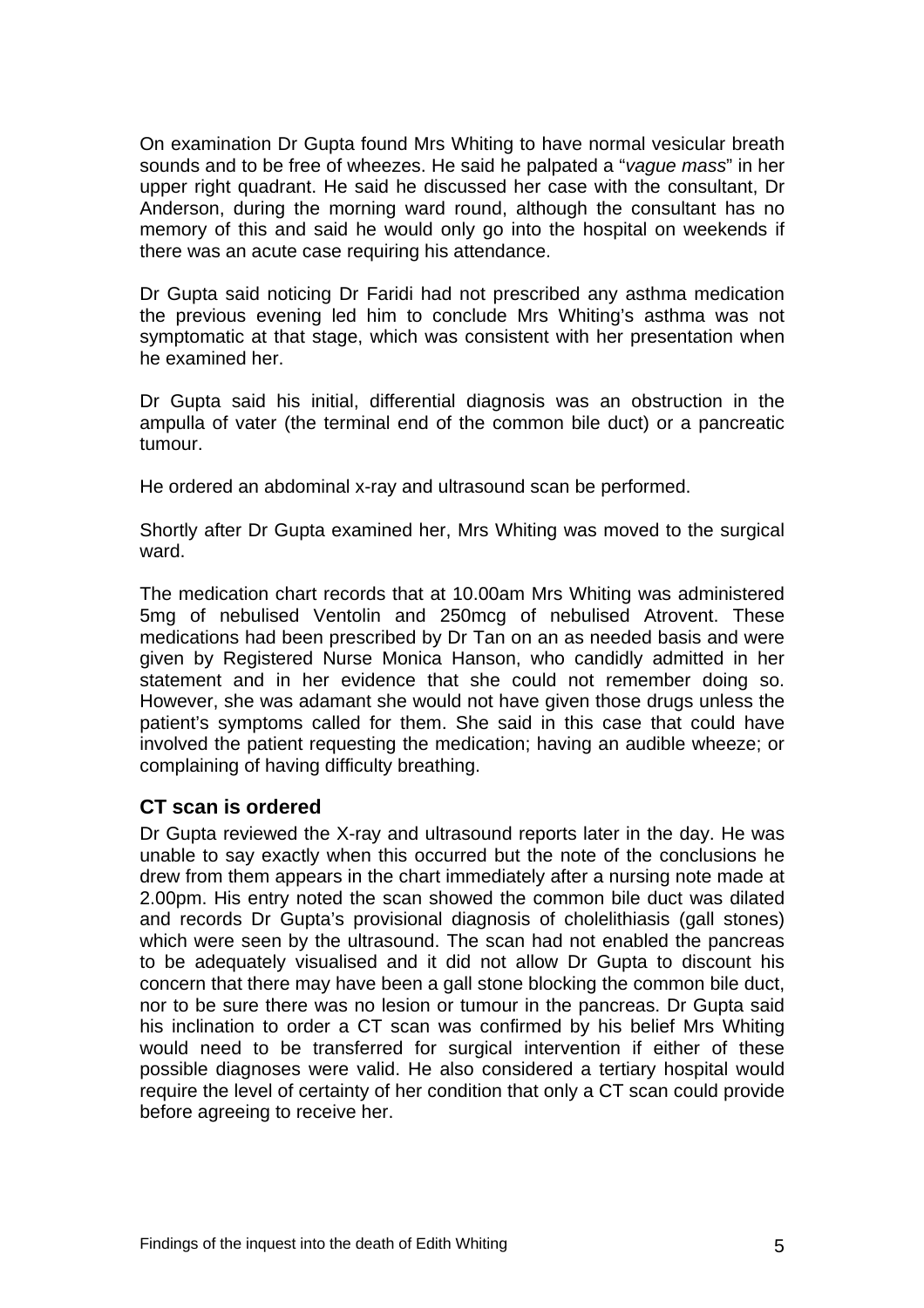He said he looked at the chart and recalls checking Mrs Whiting's observations but can't recall noticing that she had been given asthma medication earlier in the day.

Dr Gupta also claims to have examined Mrs Whiting at around this time and to have ausculated her chest. He said he did this because he was planning to order intra venous contrast medium to better delineate the organs of the abdomen when the CT scan was undertaken. He knew the risk of an adverse reaction to the contrast was higher in people suffering active asthma. He said in evidence he would not have used the contrast if Mrs Whiting's asthma had been symptomatic. He said he discussed with her the risk of adverse reactions to the contrast and inquired as to whether she was allergic to iodine.

The extent of Dr Gupta's knowledge of Mrs Whiting's asthma symptoms became contentious because one of the nurses asserted in evidence she told him Mrs Whiting had exhibited an audible wheeze that afternoon and had been given Ventolin and Atrovent. These drugs are charted as having been given at 2.30 and 2.35pm respectively and are written up in the progress notes at 3.00pm – *"Vent + atrovent neb give prior to CT preparation commencing due to wheeze. Given with effect."*

The nurse, Michelle Mullins, became aware that it was planned to give Mrs Whiting contrast when she was called by the radiographer, Steve Risson, and told to give the patient oral contrast. This caused her to complete a CT scan preparation checklist which alerted her to asthma being a contra indication to iodine based contrast. She said she called Mr Risson back and told him Mrs Whiting had asthma for which she had recently been treated. Mr Risson said he recalls being told something about Mrs Whiting's asthma and "*seems to recall"* being told she'd been given Ventolin. He believes he would have told Dr Gupta this when he called him in response to Nurse Mullins' request for the radiographer to check that the doctor still wanted to proceed with the contrast.

Mr Risson did speak to Dr Gupta about the issue and it was apparent the doctor already knew Mrs Whiting was asthmatic but the radiographer was unable to recall whether he told the doctor of her recent episode and her treatment. Dr Gupta indicated he wanted to proceed with the use of contrast and so Mr Risson called Nurse Mullins back and instructed her to go ahead with the preparation.

There were in evidence three written accounts by Nurse Mullins of the relevant events and the nurse gave evidence. In her first report, made three weeks after the events, and the second statement made in June 2008, she makes no mention of a conversation with Dr Gupta about Mrs Whiting's asthma. In a statement made in November 2009 she said that after Mr Risson had confirmed that Dr Gupta knew Mrs Whiting had asthma, she spoke to the doctor herself.

*"Dr Gupta also advised me to go ahead and give the Mede-Scan prep. I cannot recall whether those instructions were given face to face or by telephone, but I do recall they came from Dr Gupta personally."*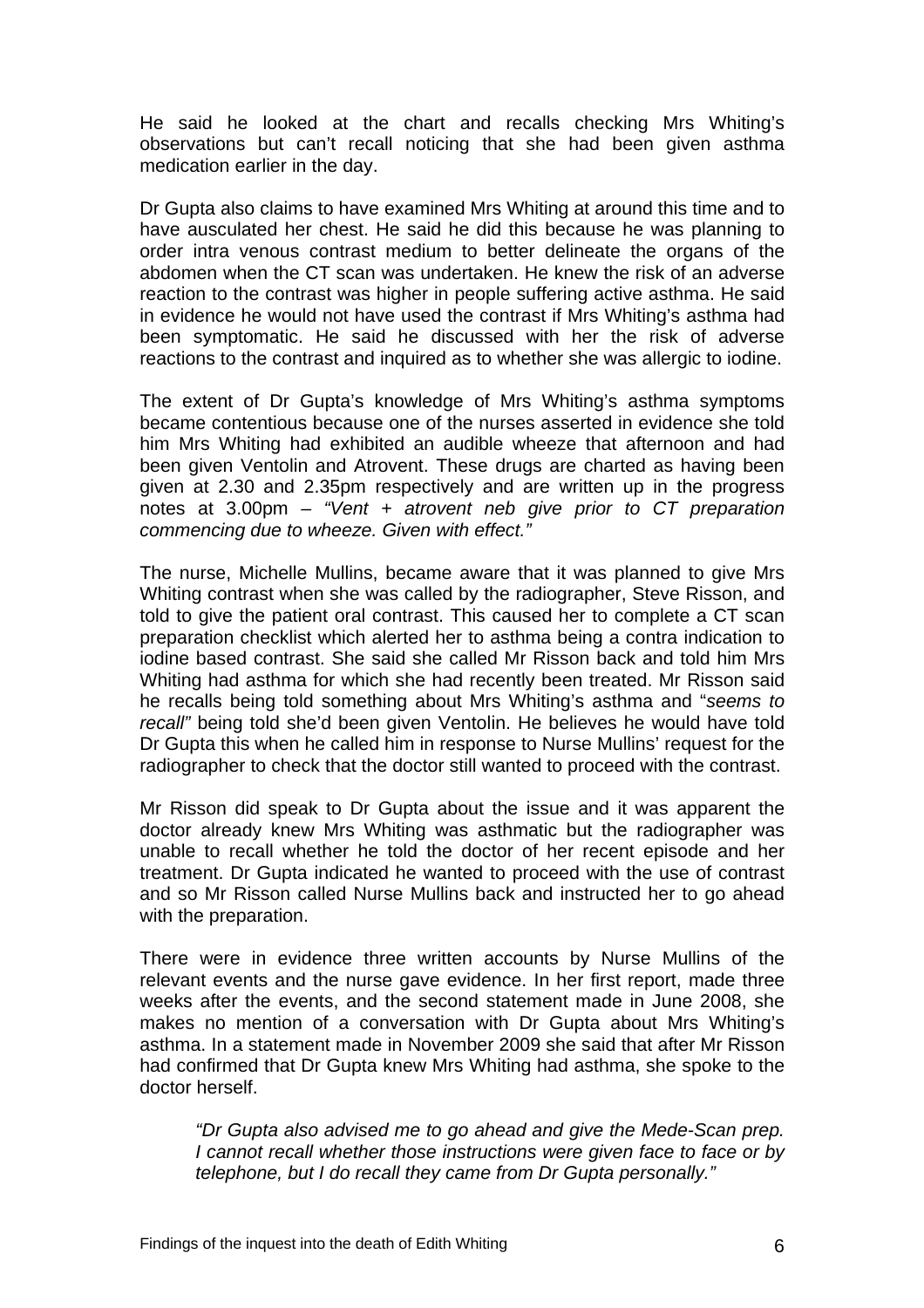<span id="page-8-0"></span>When she gave evidence, Nurse Mullins said in that conversation she told Dr Gupta she had that afternoon given Mrs Whiting Ventolin and Atrovent on account of her having an audible wheeze. She could not explain why this information had not been included in any of her statements, other than to say she had not been involved in a coronial inquiry previously and did not know the level of detail required. She was however, adamant the disputed details had been conveyed to the doctor.

Dr Gupta agrees he spoke to a nurse in the ward after the oral contrast had been ordered and assumed she called him after noticing the reference in the contrast checklist to asthma. He denies the nurse told him she had been symptomatic and required asthma medication that afternoon. He said had he been given that information he would have gone and examined Mrs Whiting again. Had he found her symptoms to be severe, he would have postponed the scan. As it was, he had seen her twice that day and on neither occasion, according to his interpretation of her observations, was she suffering any active asthma symptoms.

Accordingly, Nurse Mullins commenced administering the oral contrast at 2.45pm in accordance with Dr Gupta's instruction.

#### **CT scan is performed**

Shortly before 4.00pm Mrs Whiting was taken to the department of medical imaging (DMI). She informed Mr Risson she was asthmatic. He recalls discussing the possible complications with her, including anaphylaxis but reassured her medical staff members were on hand to manage such a situation. It was apparent to him Dr Gupta had already explained these things to Mrs Whiting. For this reason, he said he did not complete the usual consent form.

Mr Risson set about preparing the contrast medium for injection. He had been told by Dr Gupta earlier that he would not be available to administer the contrast, so in accordance with usual practice on the weekend when no imaging nurse was rostered on, he telephoned the DEM, which was just across the corridor, and asked for a doctor from that department to come and undertake the procedure. While he waited he undertook preliminary scanning that did not require intra venous contrast.

In May 2004 Dr Tun Tun .was employed as a Junior House Officer in the DEM of the BBH. In April 2005 he was promoted to Senior House Officer.

On 13 August 2005 he was working in the DEM when he received a telephone call from Mr Risson asking him to inject contrast medium. He went across the corridor to the CT scan room where he met Mrs Whiting for the first time. He had no prior knowledge of her. He was told by Mr Risson that Mrs Whiting was to undergo an intravenous CT scan for abdominal pain. He was also told she was ready for the injection; she had been checked for allergies; her vital signs were *"ok*" and she had already taken oral contrast. In his statement Dr Tun said he thinks Mr Risson informed him of her history of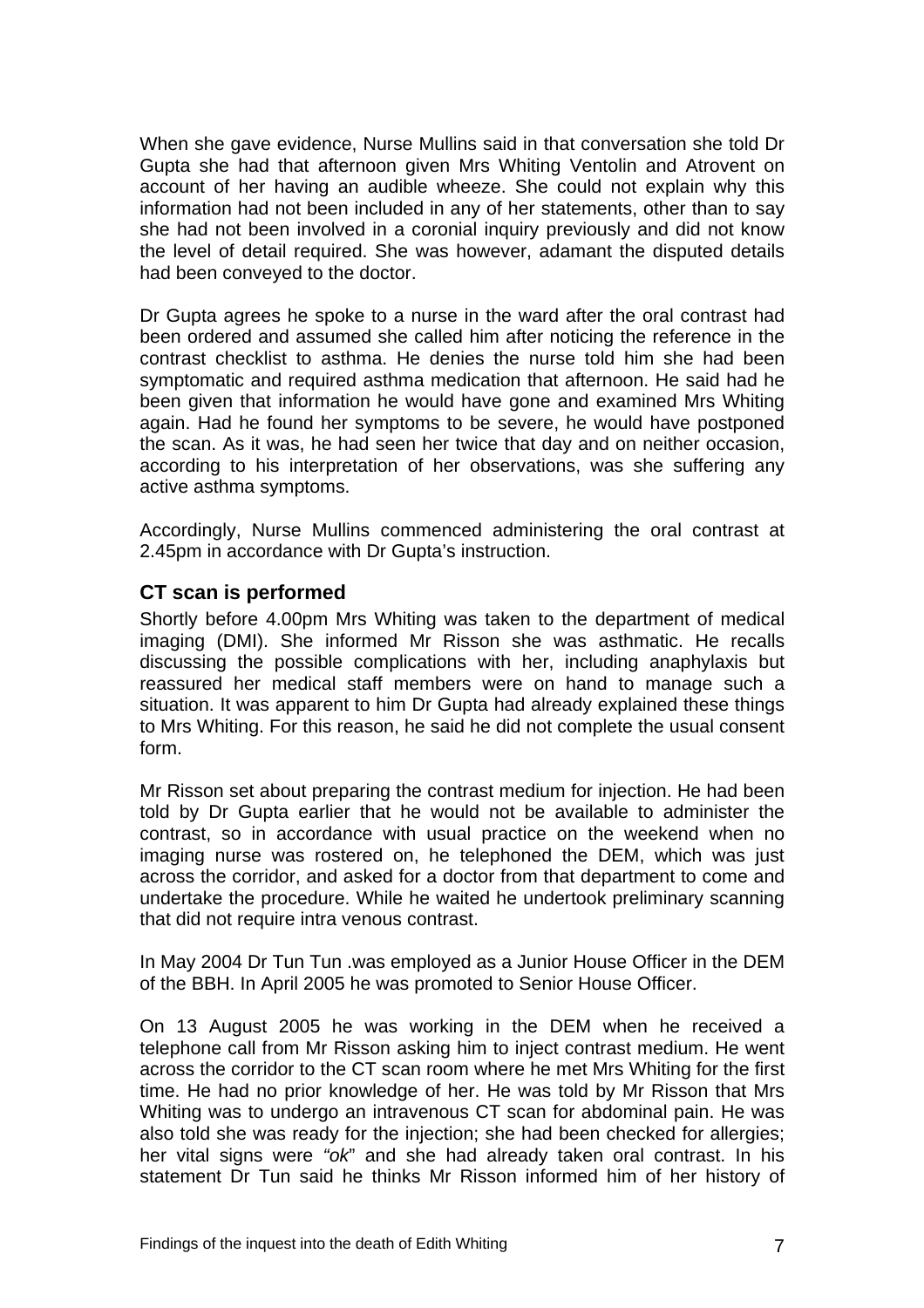<span id="page-9-0"></span>asthma but in evidence he said the radiographer did not mention she had been wheezing and had required medication earlier in the afternoon. He also candidly admitted that even had he been told this it is likely he would have proceeded because the contrast had been ordered by a more senior doctor who had knowledge of the need for it and had presumably taken into account any risks of the procedure.

Dr Tun says he explained the procedure to Mrs Whiting and confirmed she had no relevant allergies. He examined Mrs Whiting by checking her vital signs and ausculating her chest. He concluded nothing apparent in her presentation indicated the contrast should not be administered and he authorised it to proceed.

The contrast consisted of 75ml of a solution which was introduced into the patient's vascular system via a syringe pump. It took about 30 seconds to be injected. Dr Tun remained present while this occurred and left soon after in accordance with usual practice at the BBH. Mr Risson estimated he left about a minute after the injection commenced but it may have been slightly longer. The procedure seemed to be proceeding without complication at that stage.

#### **The MET call**

Dr Tun could not have stayed much longer than a minute or so because Mr Risson estimates the scan had only been going for about 30 seconds when Mrs Whiting began moaning. He stopped the scan, moved the bed out of the CT scanner and asked her if she was alright. She told him she thought she was going to be sick and he obtained a bag or tray for her to vomit in. She became short of breath and so he activated an emergency button on the wall and commenced applying an oxygen mask from the wall of the CT room.

Mr Risson thought the patient then collapsed, but Dr Tun, who seems to have arrived in less than a minute of the MET call being made, says she was still sitting up when he came in, but very soon collapsed back onto the bed as he attempted to examine her.

In the next few minutes numerous other staff members responded to the MET call and as can be readily appreciated the activity in the room became frenetic. Most of those who attended have provided two or more statements and many gave evidence at the inquest. Understandably, their evidence is not entirely consistent or reconcilable but I do not conclude this is the result of any of the witnesses being deliberately dishonest.

#### **Resuscitation attempts**

Two nurses from the ED followed Dr Tun into the room. One of them, Christine Cameron, commenced scribing on paper she found in her pocket. In her statement she said she did this because she could not immediately find the approved resuscitation record forms: in her oral evidence she said she found one but it was confusing. In any event, she later transcribed her notes onto such a form. She said in evidence she was careful to list events as they occurred with reference to the clock in the room and she was not otherwise involved in what was happening. She acknowledged, however, that when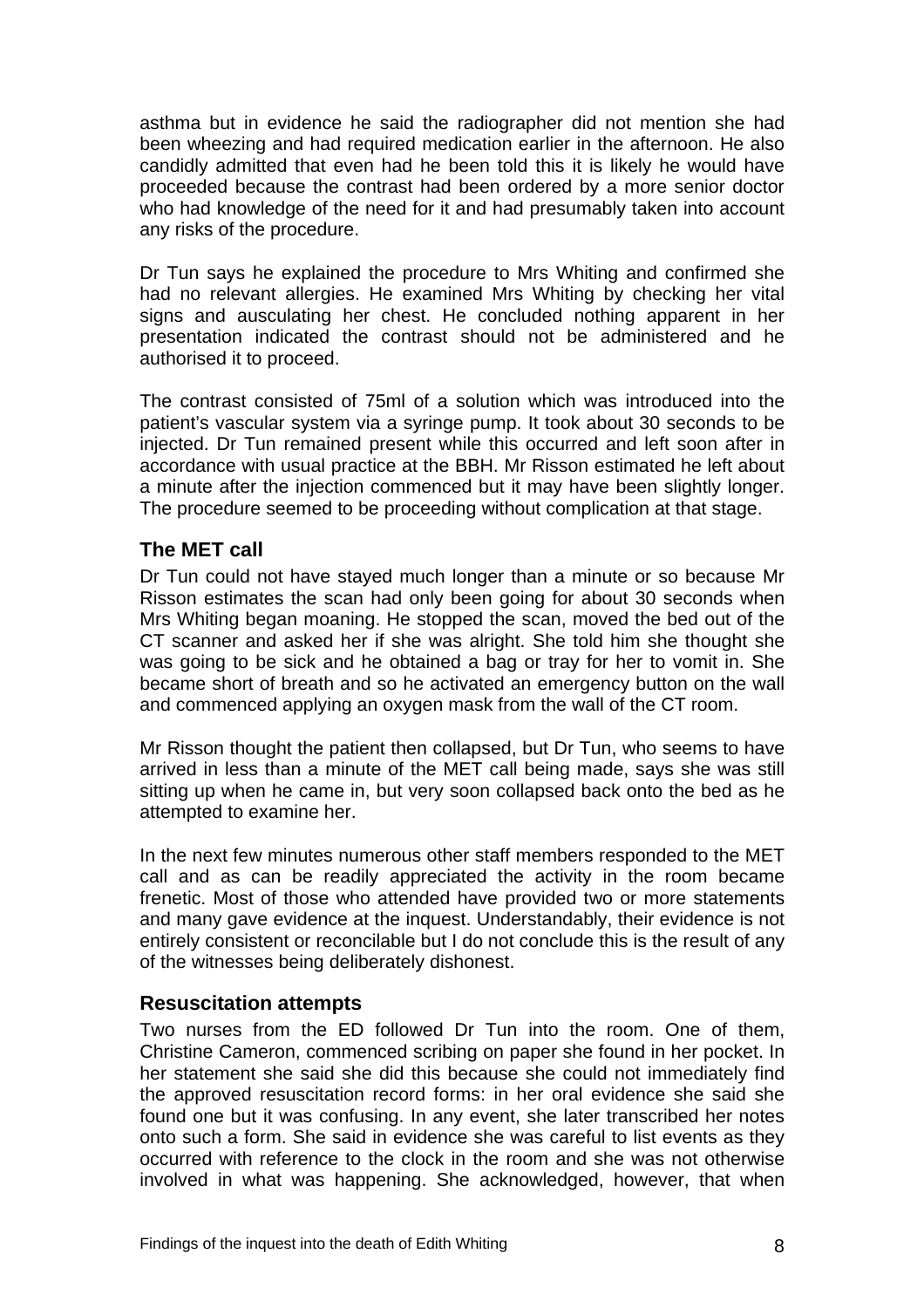transposing the information, on occasions she listed events that took a number of minutes as occurring at one time and recorded the nearest minute in relation to other matters. Notwithstanding some inconsistencies between the two written records, I am of the view the form is largely reliable as to when medical procedures occurred and observations were made but less so as to when the various staff members arrived.

As soon as Mrs Whiting collapsed, Dr Tun commenced intubating her with the assistance of Nurse Justine de Meillon (nee Burt). He believes he did this successfully on account of his visualising the epiglottis as he inserted the tube. He was reinforced in this view by the resistance he encountered when attempting to squeeze air from the air viva bag into the patient. Dr Tun reasoned if the tube had been inserted into the patient's oesophagus by mistake, little resistance would be met when inflating the stomach as compared to her bronchospasm affected airway. Ms Cameron records on her rough notes that intubation was achieved at 4.10pm but on the form at 4.08pm, six and four minutes respectively after the MET call was made. CPR was also commenced or was continuing at this time. Dr Tun explained managing Mrs Whiting was made more difficult by her being on the CT table. He stressed his focus throughout was on managing her airway.

Dr Thet Aung (known as Dr Thet), who was also in the DEM when he heard the MET call, made a note that he arrived at the CT room at 4.10pm. However he conceded in evidence that looking at the clock was a low priority in the circumstances. Nurse Cameron believes Dr Thet arrived about the same time as she and Dr Tun entered the CT room. His evidence changed and Dr Thet was uncertain as to whether Mrs Whiting had already been intubated when he came in, or whether that happened soon after he arrived. In any event, he is sure CPR was in progress and he joined in doing the chest compressions. He said when he arrived Mrs Whiting had no pulse, no spontaneous breathing and she was asystole. Dr Thet said soon after he arrived he ordered adrenaline be given and this occurred. This is supported by Dr Tun.

Registered Nurse Gerard Smith made his way quickly from the ICU to the CT room when he heard the MET. He said when he entered the room he immediately asked whether adrenaline had been administered. He said one of the doctors answered in the negative and so he opened a mini–jet of the drug and administered it to the patient intravenously.

Registered Nurse Leah McIntosh supports Nurse Smith's version. She says she made her way to the CT room about 5 minutes after the MET call. She said when she got there all of the nurses already mentioned were present as were three doctors. She said she saw Nurse Smith had a mini-jet in his hand and was just about to, or had just, administered adrenaline with it.

Whoever ordered it, the resuscitation record notes adrenaline, one mg, and atropine, 600mcg, were given at 4.10pm. This largely accords with the evidence of those present and is supported by an ECG trace showing tachycardia in sinus rhythm at 4.12pm.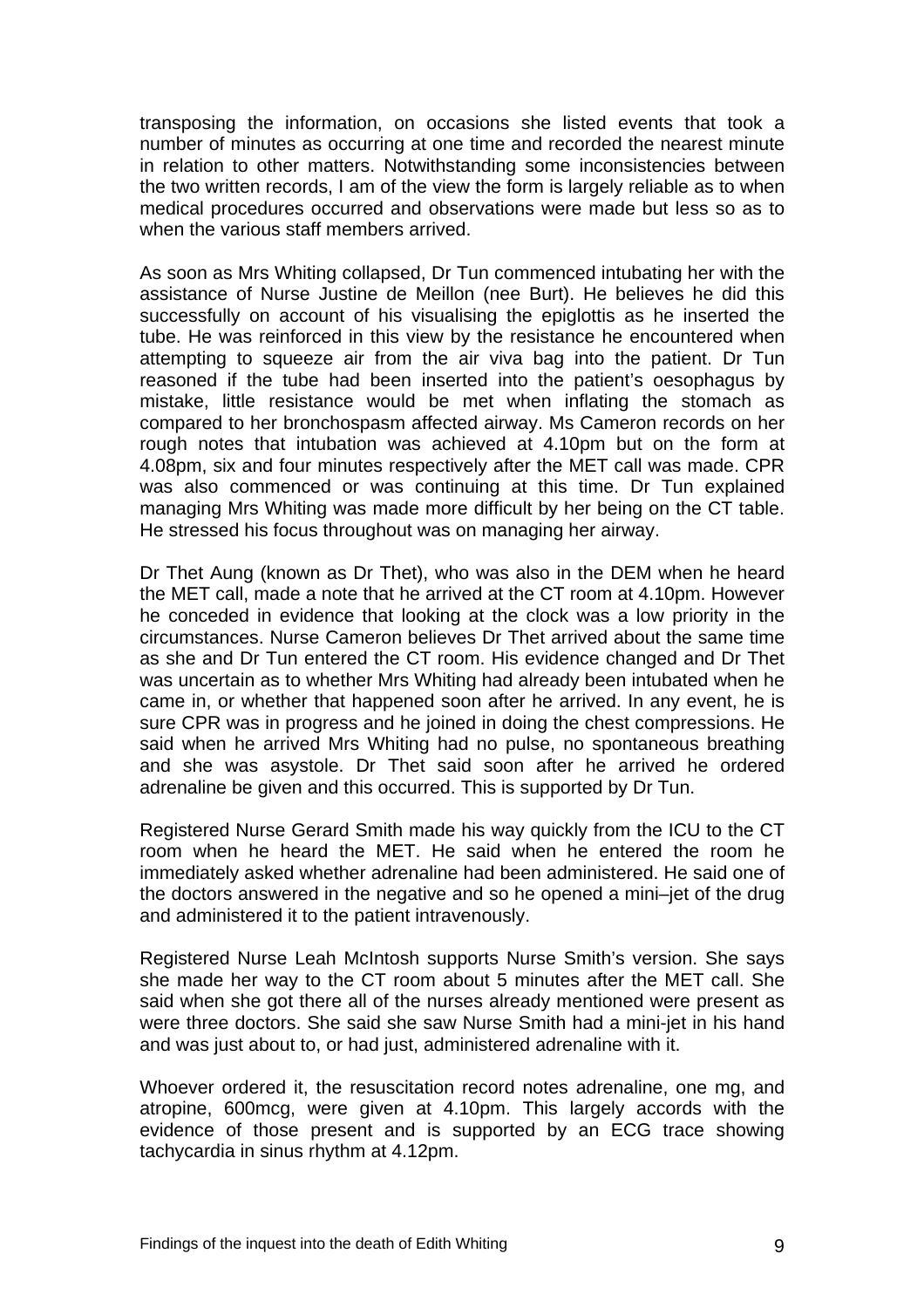This must have only been short-lived as it seems a staff anaesthetist, Dr Yatham (referred to by all as Dr Reddy) arrived in the DMI soon after Nurse Smith. He said the ECG monitor showed the patient's heart rhythm to be "*almost asystole*" and she was cyanosed and blue. As a result of auscultating her chest and negligible oxygen saturations he suspected the tube may have been misplaced. He therefore replaced it. The resuscitation record shows this happening at 4.16pm.

The other member of staff who attended was Dr Tin Aung (known as Dr Tin). It is unclear what role he played, if any. He said he saw Dr Reddy re-intubate Mrs Whiting on two occasions. If this is accepted he must have arrived before or at about the same time as Dr Reddy. Dr Tun suggested that Dr Tin assumed some leadership of events but this seems clearly wrong.

Dr Reddy said he did not know who was in charge of the event and did not inquire as to whether adrenaline, other drugs, or adequate fluids had been given. He says he concentrated on ensuring the airway was secure and that the ventilation was proceeding appropriately.

It seems his re-intubation of Mrs Whiting may have helped as at 4.17pm she had a pulse of 102 beats per minute and her blood pressure was recorded as 109/64.

For the next 10 minutes Mrs Whiting's pulse fluctuated wildly from 188 to 27. At 4.23pm she had a blood pressure reading recorded at 106/82 but her blood oxygen saturation remained parlous. Apart from one recording of *"<50"* at 4.18pm and confirmed by an arterial blood gas reading of 42% at 4.19pm, it is shown as *"nil*" throughout.

She was commenced on a litre of normal saline at 4.20pm after another intra vascular catheter was inserted and CPR continued. Frothy pink fluid was suctioned from the ET tube on occasions and ventilating continued to be difficult. Some of the nurses report seeing abdominal distension, although this may have been before the first re-intubation.

At 4.26pm Mrs Whiting's pulse dropped to 27 beats per minute and she was given another 1mg dose of adrenaline and 600mcg of atropine.

At about this time the ET tube was accidentally displaced and Dr Reddy took the opportunity to substitute a slightly larger tube when he re-inserted it. There was no appreciable improvement from either of these actions.

CPR continued for another 10 minutes and at 4.31pm and 4.35pm further doses of adrenaline were given without effect.

At 4.39pm the attempts were ceased and Mrs Whiting was declared dead. Her family and the friend she had been staying with were notified of the death as were police and the coroner.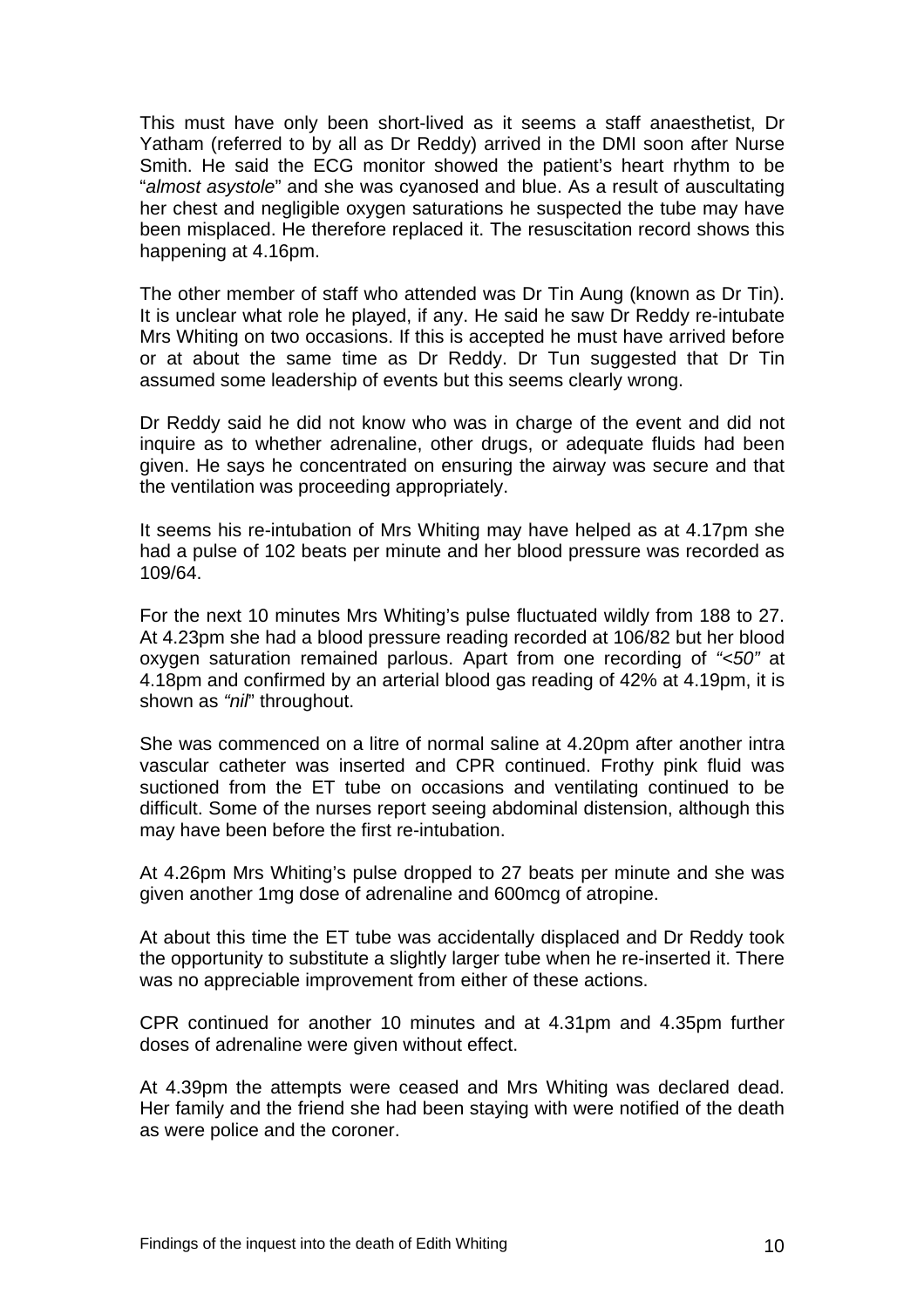# <span id="page-12-0"></span>*The autopsy results*

On 16 August 2005 an autopsy was performed on Mrs Whiting's body by an experienced forensic pathologist Dr Rosemary Ashby. So far as is relevant to an understanding of this case, she found a swollen gallbladder with multiple free stones. There was also a stone just beyond the outlet of the cystic duct. The pancreas appeared normal. The endo-tracheal tube was positioned in the trachea.

She expressed the view that the cause of death was anophylactoid bronchospasm in a bronchial asthma diathesis subject attributed to adverse reaction to radiographic contrast medium investigation procedure. The other experts who gave evidence agreed with this conclusion.

# **Findings required by s45**

I am required to find, as far as is possible who the deceased person was and how, when, where she died and the medical cause of her death. As a result of considering all of the material contained in the exhibits and the oral evidence, I am able to make the following findings:

**Identity of the deceased** – The deceased person was Edith Whiting

- **How she died -** She died on the day of being admitted to the Bundaberg Base Hospital as a result of an allergic reaction to intravenous CT scan contrast medium administered in an endeavour to investigate abdominal pain. Her death followed sub optimal and uncoordinated resuscitation attempts. **Place of death** – Mrs Whiting died at the Bundaberg Base
- Hospital in Queensland.
- **Date of death** Mrs Whiting died on 13 August 2005.
- **Cause of death** Mrs Whiting died as a result of an anophylactoid reaction to intravenous imaging contrast medium leading to a cardio respiratory arrest.

# **Recommendations and referrals**

In addition to the findings of the particulars of the deceased and the circumstances of her death that have been detailed above, the Act in s46 requires me to consider whether changes to practices or procedures relating to the circumstances of the death could prevent deaths from happening in similar circumstances in future or otherwise contribute to public health or safety. Obviously, when considering whether to make recommendations of that nature I should have regard to any changes made since the death.

Section 48 of the Act requires I consider whether the conduct of any of those involved in the events investigated should be referred to the DPP for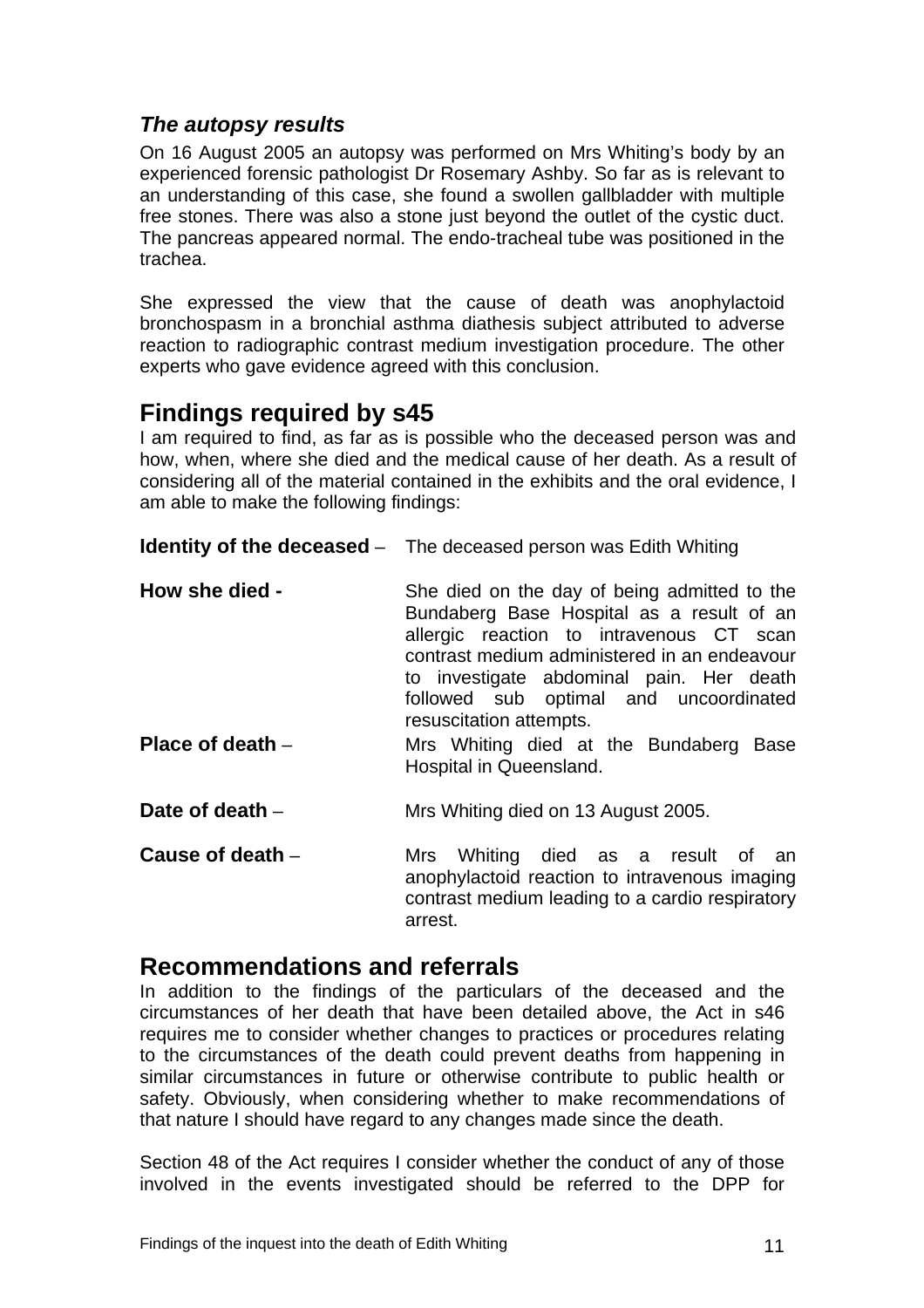<span id="page-13-0"></span>consideration of prosecution if I suspect a person has committed a criminal offence. I may also or in the alternative refer information to a disciplinary body for a person's trade or profession if I conclude the information gathered during these proceedings might cause the body to inquire into or takes steps in relation to the conduct of any person over whom it has jurisdiction.

When considering those questions I need not have regard to esoteric studies undertaken overseas in years gone by – these proceedings are not an appropriate venue for the creation of new knowledge by the synthesis or analysis of multiple research projects, nor am I concerned to try and identify every possible contributory cause.

I need undertake sufficient inquiries to enable me to make the findings mandated by s45. Thereafter, when considering s48 issues it is appropriate I have regard to the standards reasonably expected of people with the experience and training of those involved in the case at hand in the circumstances in which they were acting at the time of the death. In that regard I am guided by the expert opinion of other professionals practising in this country and the published standards of relevant colleges, departments or regulatory authorities.

A number of issues have been identified which could prompt a s48 referral or warrant s46 recommendations. I shall attempt to make findings in relation to each of those issues and then determine whether either of those responses should follow.

# *The decision to administer I.V. contrast medium*

After reviewing the ultrasound report, Dr Gupta's provisional diagnosis of stones in the distal end of the bile duct was not unreasonable. He probably over estimated his powers of palpation when he convinced himself he had felt a mass in Mrs Whiting's pancreas. However, having come to that conclusion he was bound to investigate it.

All of the experts agreed the optimal way to further investigate these possibilities was a CT scan with I.V. contrast. While Dr Vinen considered surgery could have proceeded without it, neither Dr Kruger nor Dr Kelly was of a similar view.

In view of his limited experience, Dr Vinen and Dr Kruger considered Dr Gupta should have discussed the matter with his consultant surgeon. I agree and I was concerned Dr Gupta seemed over confident, with limited powers of self reflection. Nevertheless, in this case adopting the better course suggested by the experts would not have changed the outcome. The relevant consultant, Dr Anderson, said he did not think Dr Gupta needed to consult him and had he done so he would have agreed with the scan as proposed.

In those circumstances I conclude it was not unreasonable for Dr Gupta to conclude a CT with I.V. contrast was appropriate, provided any extra risk posed by Mrs Whiting's asthma did not override the benefits to be secured.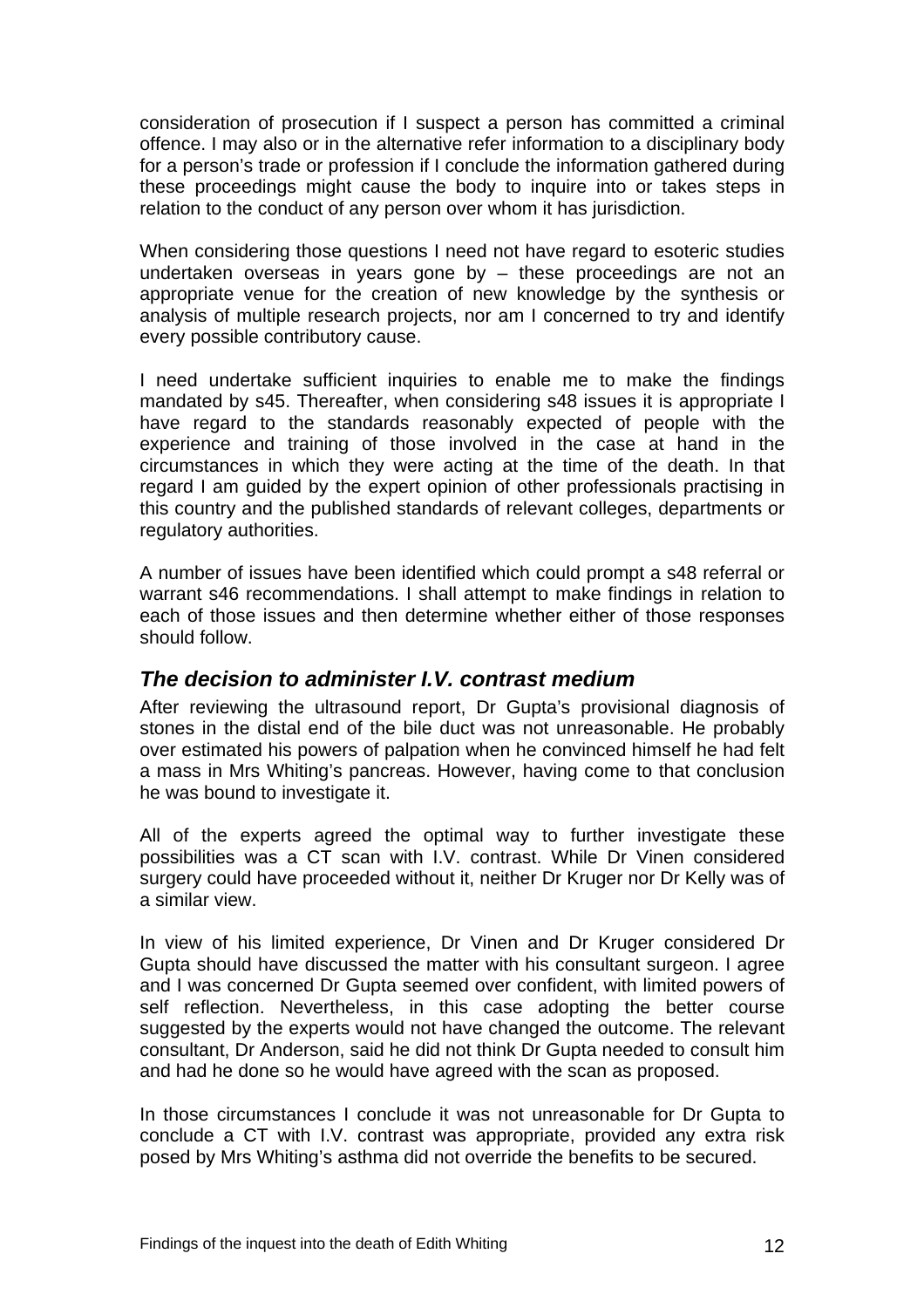Whether asthma increases the risk of a serious adverse reaction remains contentious. However the relevant professional college and the experts who gave evidence of the prevalent views among senior practitioners clearly consider active or acute asthma increases the risk of an adverse reaction. The risk of a reaction is low and the risk of death even lower. The order of 1 in 170,000 seems to be the accepted figure.

It is in this context that Dr Gupta's decision making should be considered.

Dr Vinen was critical of the decision on the basis that Mrs Whiting's history noted in the medical records suggested not only was her asthma severe, it was not stable. In support of this view he relied on her requirement for 3 nebulisers the previous day, the need for her asthma to be controlled with Seritide, which is a corticosteroid, and the exacerbations of her symptoms at 10.00am and 2.30pm on the day of her death requiring medication.

Dr Kruger considered that Mrs Whiting's risk of an adverse reaction based on her having a history of asthma was probably low because he considered her asthma was well controlled with preventative medication. He acknowledged however, there was no baseline against which to compare her condition on 13 August 2005. Dr Kruger's evidence was that it's not uncommon for patients with more severe asthma than Mrs Whiting apparently had on the day in question, to undergo scans with I.V. contrast medium. He also observed the desire for complete investigation is now given the highest priority in the context of a culture of medical care which he critically referred to as defensive medicine.

D Slaughter's view coincided with Dr Kruger's. He was adamant that people with asthma as least as bad as Mrs Whiting seems to have had, regularly undergo such scans at the hospital where he works. He said he would have given I.V. contrast to a patient with a similar history and symptoms of asthma as Mrs Whiting and would only have hesitated had her history included an ICU admission or was on I.V. steroids.

Dr Kruger was not dismissive of Dr Vinen's opinion and thought it reasonable because he considered this to be an issue on which sufficiently experienced and competent medical minds are likely to differ.

I accept that Mrs Whiting had asthma that required medication on two occasions on the day of her death. There is a dispute as to whether Dr Gupta was told of the second occasion this occurred. I am of the view nothing turns on it for three reasons. First, in my view he should have reviewed her medication chart when he examined the patient before deciding to proceed with the scan – this would have revealed the first occasion and brought the issue squarely into focus. Second, he should have asked Nurse Mullins whether Mrs Whiting had been symptomatic while on the ward when she rang him to raise her concerns about giving contrast to an asthmatic. Third, when she was examined by Dr Gupta after the first episode when she required medication, Mrs Whiting was not showing any symptoms that would contra indicate use of the contrast and the same situation prevailed when she was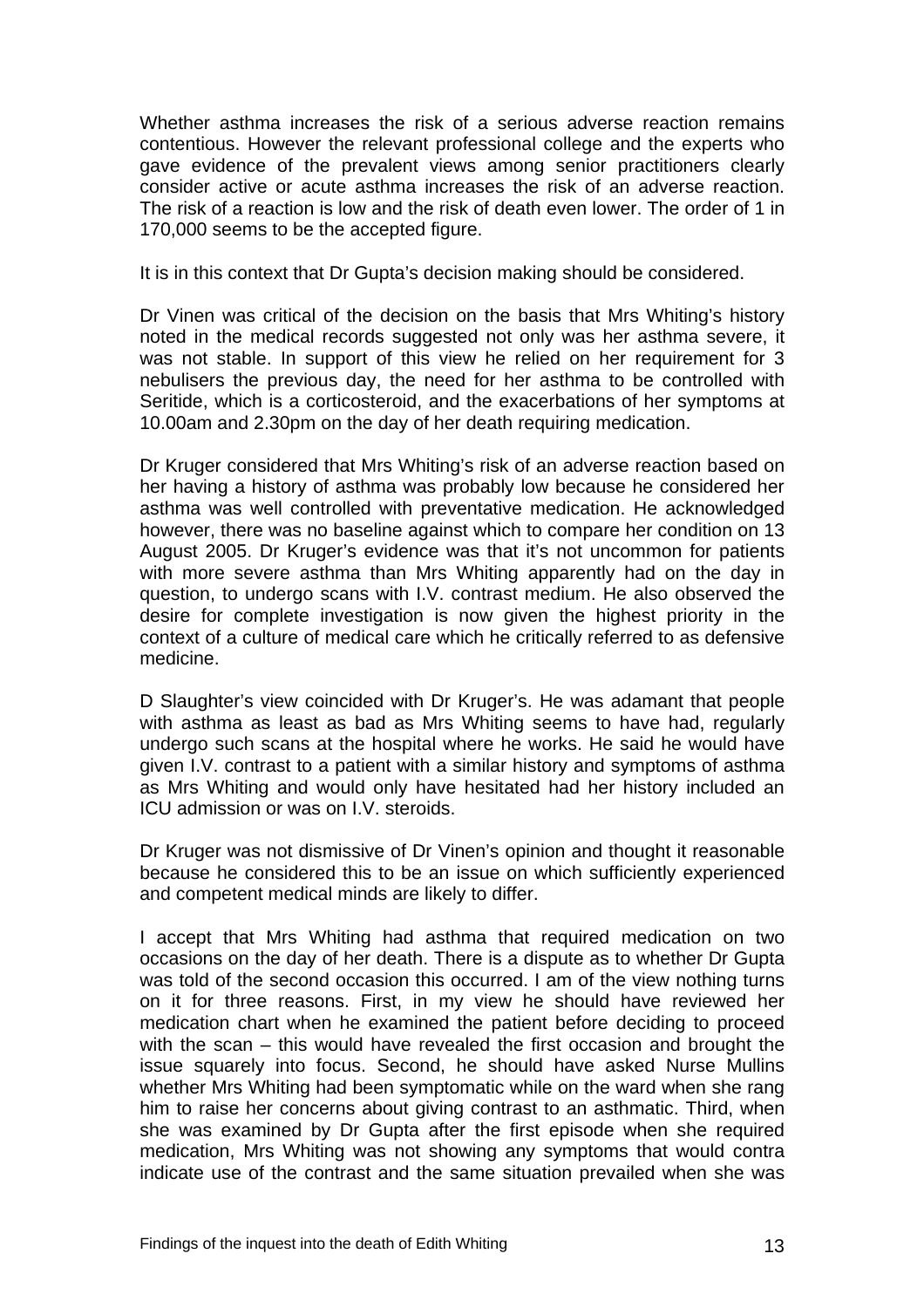<span id="page-15-0"></span>examined by Dr Tun immediately before it was administered. In the circumstance I am of the view that the information should have come to Dr Gupta's attention one way or another but I can't see that it would have changed the way Mrs Whiting was treated.

In making the risk benefit analysis the following factors are relevant in my view:-

- Dr Gupta reasonably believed he needed to exclude or confirm his initial diagnoses.
- If he was correct both conditions would require transfer to a tertiary hospital for surgery.
- This was unlikely to be agreed to without the confirmation of one of the differential diagnoses.
- The transfer and particularly the proposed surgery involved far more risk to the patient than the scan. If the scan could obviate those procedures the risks were undeniably balanced in favour of proceeding with CT with I.V. contrast.

Having regard to these factors and as eminent practitioners highly experienced in the field considered the risk of Mrs Whiting suffering a serious adverse reaction was very slight, I conclude Dr Gupta did not act unreasonably in ordering the contrast be given provided the state of Mrs Whiting's asthma at the time of the injection did not indicate otherwise.

# *The injection of the contrast*

The terms "stable", "maintained", "well controlled" seem to be used to distinguish benign asthma from the disease in an "acute" "symptomatic", "active" or "brittle" state, but there does not appear to be consensus among practitioners as to how these assessments are reached. Notwithstanding this, when Mrs Whiting received the contrast I conclude her condition was not such as would indicate she should not have received it.

Prior to injecting the solution Dr Tun explained the procedure to the patient, listened to her chest and heard no wheeze or any other clinical sign consistent with her asthma being acute or active. I could not be critical of Dr Tun administering the solution in the circumstances.

My view of the evidence is that he only remained in the CT control room for no more than a minute, or perhaps two after the contrast had been given. That was not in accordance with best practice. I acknowledge he only went a short distance away but I have trouble accepting a doctor working in a MED is necessarily "*immediately available*", as is required.

However it seems his actions were in accordance with accepted practice at the hospital. The point at which a professional's personal responsibility ends and that of the institution which employs him takes over is a vexed question. In this case, having regard to the fact that Dr Tun's role involved him in such procedures only as an auxiliary staff member when the trained nurse was absent, I do not consider his departure from the highest standard to be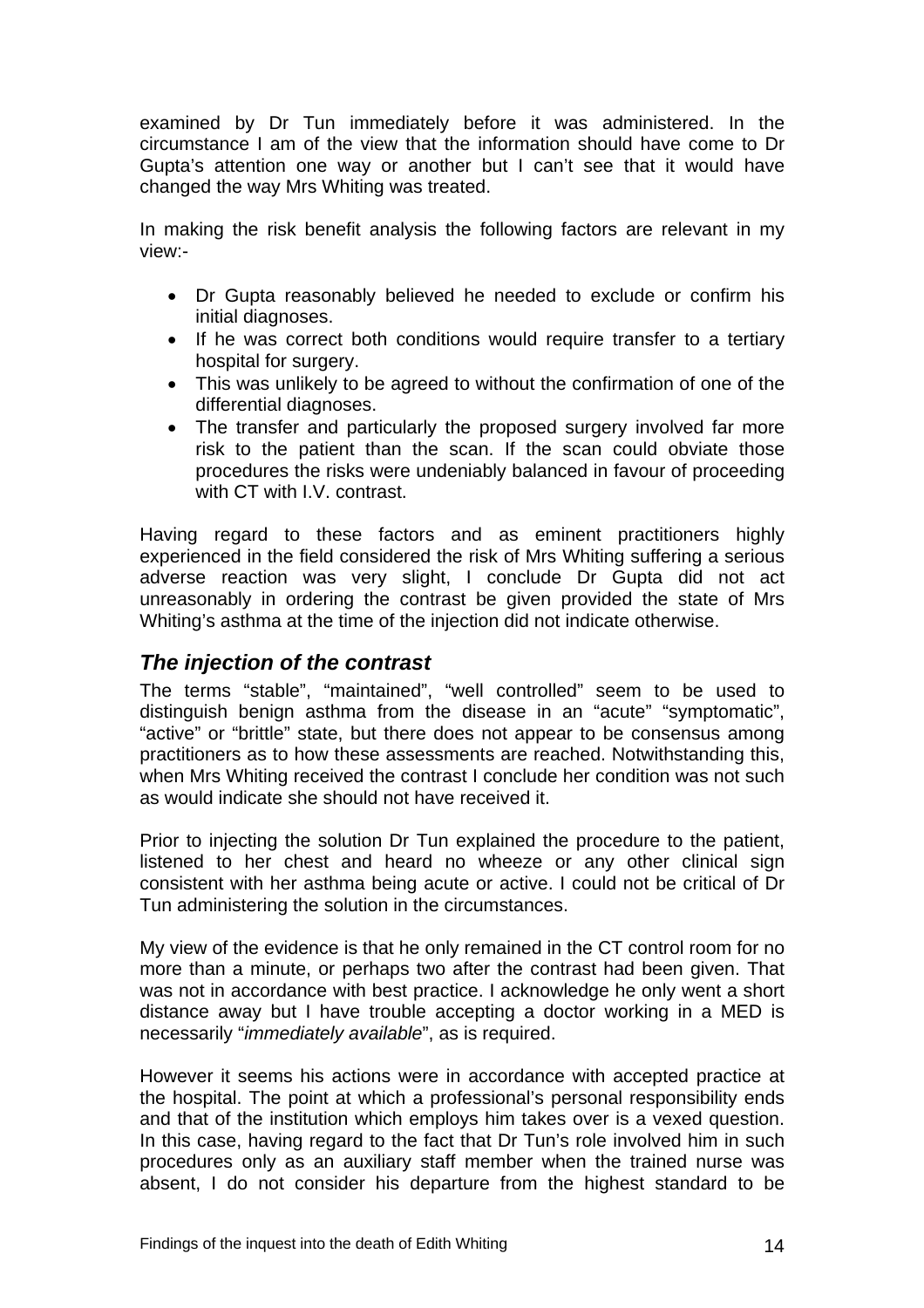<span id="page-16-0"></span>significant. In any event, on this occasion it did not impact on his ability to assist the patient. He was able to immediately return to the CT room when needed. Accordingly I make no adverse finding against Dr Tun for not remaining in the CT room longer.

# *The response to the MET call*

I acknowledge the doctors and nurses responsible for the resuscitation efforts were relatively inexperienced and placed in a very challenging situation. It is impossible to fully appreciate the dynamic stressors of that situation from a distance. Five years later, using the artificial processes of court proceedings to attempt to reconstruct those events is bound to fall short. However, even accepting that, I conclude the efforts of the doctors and nurses were hampered by lack of coordination and some poor decisions.

As hectic as things were, I am reasonably confident the various investigations have managed to piece together the sequence of events with reasonable accuracy. Of course there are inconsistencies and gaps in the evidence but I do not consider that prevents a reasonable assessment of what happened.

The records made by the former Nurse Cameron are crucial to that process. It has been submitted they should be disregarded because they allegedly contain information about events she could not have witnessed. That would only be appropriate if I were to conclude that on the night of the death Ms Cameron deliberately and fraudulently created a false log of the events. It is apparent that from very soon after the event the other staff members who were involved in it had access to that record to create their own reports. The RCA also relied on it. I feel sure that if Ms Cameron had not been in the CT room from soon after the emergency commenced others who were would have raised this objection by now. None has previously and none did in the inquest. There is no basis on which I could now disregard it. That does not mean it is completely accurate, but it is, in my view, largely so.

Based on all of the evidence I can confidently make the following findings:-

- Dr Tun was first on the scene very soon after the MET call, probably by 4.05pm, with at least one and probably two nurses, Justine Bert and Christine Cameron, arriving seconds later;
- With the assistance of Nurse Bert he set about intubating Mrs Whiting and achieved that by 4.08 or 4.10;
- Dr Thet remained in the MED while he finished attending to another patient, but was in the CT room within minutes, at about the time the first intubation was being completed;
- The next people to arrive around about 4.10pm were Nurse Leah McIntosh, Nurse Gerard Smith and Dr Reddy. It took a little longer for them to get to the CT room, as Ms McIntosh was working in the surgical ward, which was on a different floor from the CT room and Mr Smith and Dr Reddy were working not only on a different floor but also in a different building. All agree that by this time the patient had been intubated and she was receiving CPR;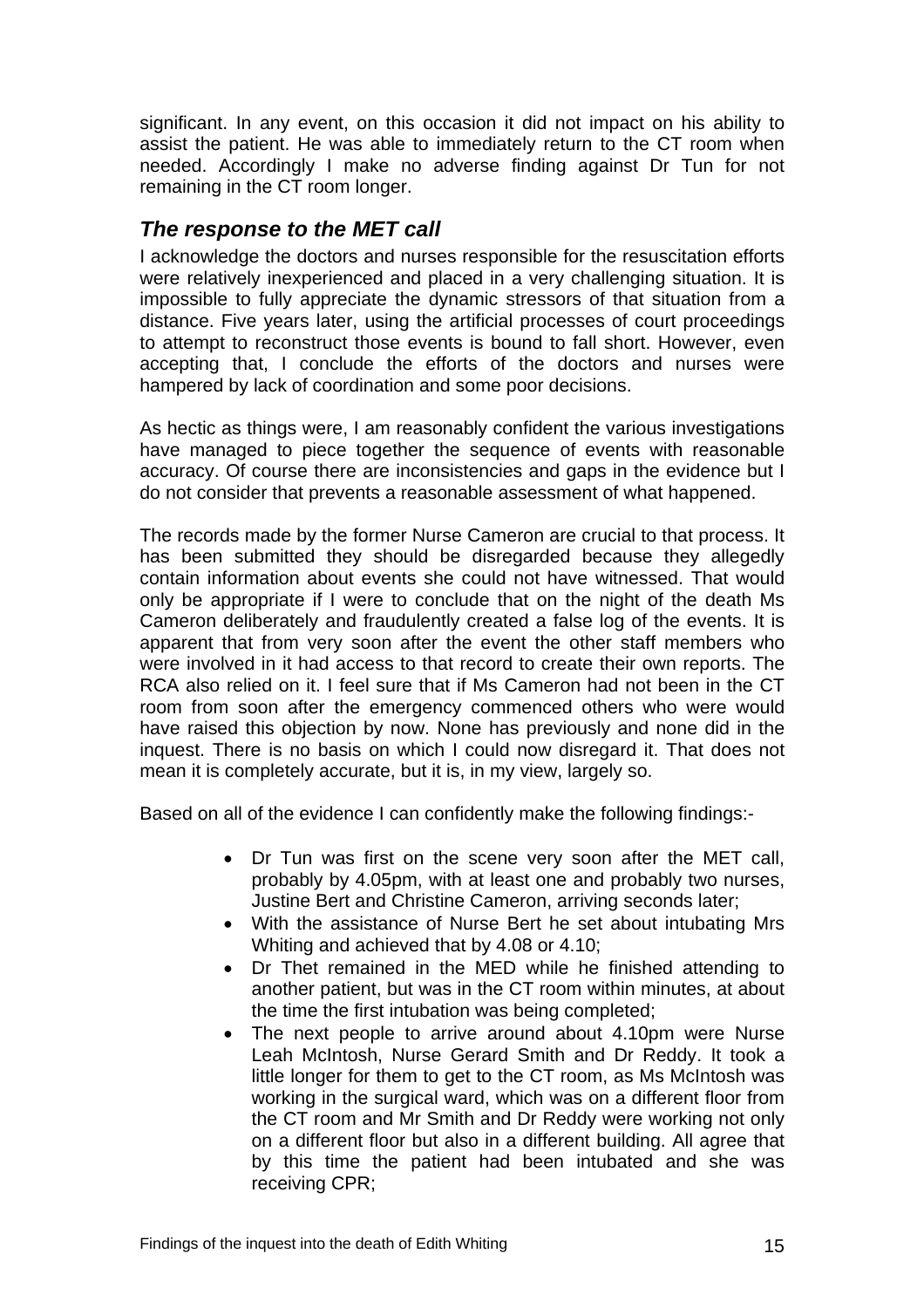- <span id="page-17-0"></span>• Dr Tin Aung arrived either shortly before or shortly after Dr Reddy and Nurses Smith and McIntosh. He took no active role in the emergency response; and
- None of the doctors assumed a leadership role. Dr Reddy who was an older, more experienced specialist, qualified in the discipline most relevant to the task at hand should have done so.

The expert reports identified three other potential deficiencies in the resuscitation attempts:

- The need to intubate Mrs Whiting on 3 separate occasions;
- The delays in the administration of the first two doses of adrenaline; and
- The relatively small volume of I.V. fluids administered.

#### **Multiple intubations**

Dr Tun based his belief that he had correctly intubated Mrs Whiting on two factors: first, he saw her epiglottis when inserting the tube; and second, the considerable resistance he encountered when attempting to ventilate her. Only the second of these is probative and it is not conclusive. Against the proposition is Dr Reddy's evidence that he listened to the patient's chest and did not hear the entry of air one would expect and Nurse McIntosh's evidence that she saw Mrs Whiting's abdomen expanding as she was being ventilated. I am left uncertain and decline to make a finding on the issue. In any event, I am satisfied Dr Tun made his best endeavour at what is universally regarded as an extremely difficult procedure when the patients airway is swollen and congested as a result of an allergic reaction.

The uncertainty could have been avoided had there been expired CO2 detectors or monitors in the emergency trolley.

When Dr Reddy arrived in the CT room, he focussed on Mrs Whiting's airway. He was concerned that she had not been properly intubated and this concern was supported by his examination of her chest. He wasn't sure the placement was correct and it needed to be if the patient was to have any prospects of being resuscitated. For these reasons his decision to re-intubate was reasonable. No criticism can be made of the decision to re-intubate on the second occasion as it was required after the ETT became dislodged.

#### **Administration of adrenaline**

It is apparent the doctors did not appreciate the significance of adrenaline in a setting of a severe anaphylactoid reaction. They were attempting to manage the resuscitation on the premise that it was necessary to attend to Mrs Whiting's airway, breathing and circulation prior to consideration of the administration of adrenaline. Drs Kelly, Kruger and Vinen all agree this was misconceived. It is the mainstay of the treatment of anaphylaxis because it assists ventilation by reversing bronchospasm, as well as raising blood pressure by stimulating heart rhythm if it has arrested, as apparently occurred in this case. Dr Vinen gave evidence that if anything was going to save Mrs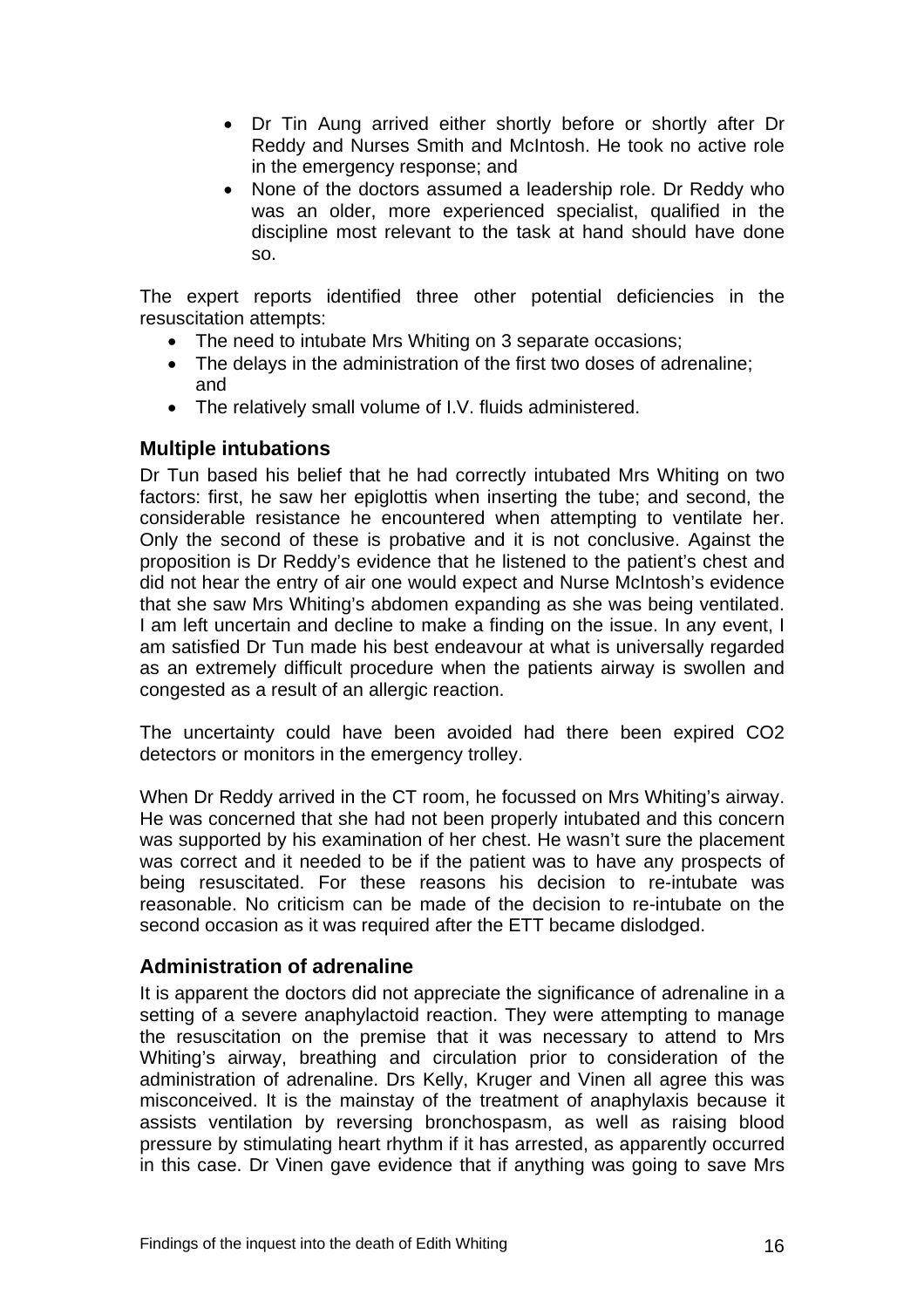<span id="page-18-0"></span>Whiting's life it was adrenaline. The experts agreed it needed to be given as a matter of priority and the first dose should ideally have been administered prior to or simultaneously with the first intubation attempt.

We know that there was at least one nurse, probably two, in attendance with Dr Tun in the very initial stages who could have administered adrenaline well before 4.10pm if its significance had been appreciated. The failure to do so compromised the group's attempts to ventilate the patient. Even if the ET tube was correctly inserted, gas transfer was hindered without adrenaline.

The second dose was administered at 4.26pm. Dr Vinen considers it should have been administered earlier because although the ECG recorded a rhythm at 4.12pm there was apparently no measurable blood pressure prior to 4.17pm. Dr Kelly said the second dose should have been given before 4.17. The very short half life of the drug meant its remedial effects quickly dissipated. Dr Kruger was less critical. He said it is difficult to know whether more adrenaline was indicated. It depended on what was happening with Mrs Whiting's respiration. However he acknowledged that even if a heart rhythm had been re-established, compromised respiration and gas exchange could have been assisted by lower, more frequent doses of adrenaline. I conclude the doctors in the CT room did not appreciate this.

### **I.V. fluids**

The resuscitation record indicates that Mrs Whiting received only one litre of I.V. fluids at approximately 4.20pm. Dr Kelly explains in his report that large volumes of fluid are required because an anaphylactic response increases the permeability of blood vessels, with the consequence that large volumes of fluid may shift out of the vascular system and into the surrounding tissues within a short period of time. One of the treating doctors gave evidence they were concerned Mrs Whiting could have become overloaded with fluids. This was considered by the experts to be extremely unlikely. Drs Kelly and Vinen considered there is no reason why she could not have received a few extra litres. They may have helped to increase her blood pressure.

In summary, I am persuaded adrenaline could and should have been given earlier and it is also likely Mrs Whiting should have received a second dose sooner and/or more, smaller doses. More fluids should also have been given.

Nevertheless I remain of the view that the doctors did their best in challenging conditions.

# *Outcome of better treatment*

Dr Kelly suggested the record of the fixed/dilated pupils at 4.05pm indicates that Mrs Whiting had necessarily sustained an irreversible brain injury by this time. This evidence was rejected by Drs Vinen and Kruger, who have had extensive experience in emergency room resuscitations. Both specialists said they have treated patients in similar situations who have fully recovered.

In his report Dr Kelly concluded that Mrs Whiting had suffered an asystolic arrest by the time the arrest team arrived. He conceded in evidence this was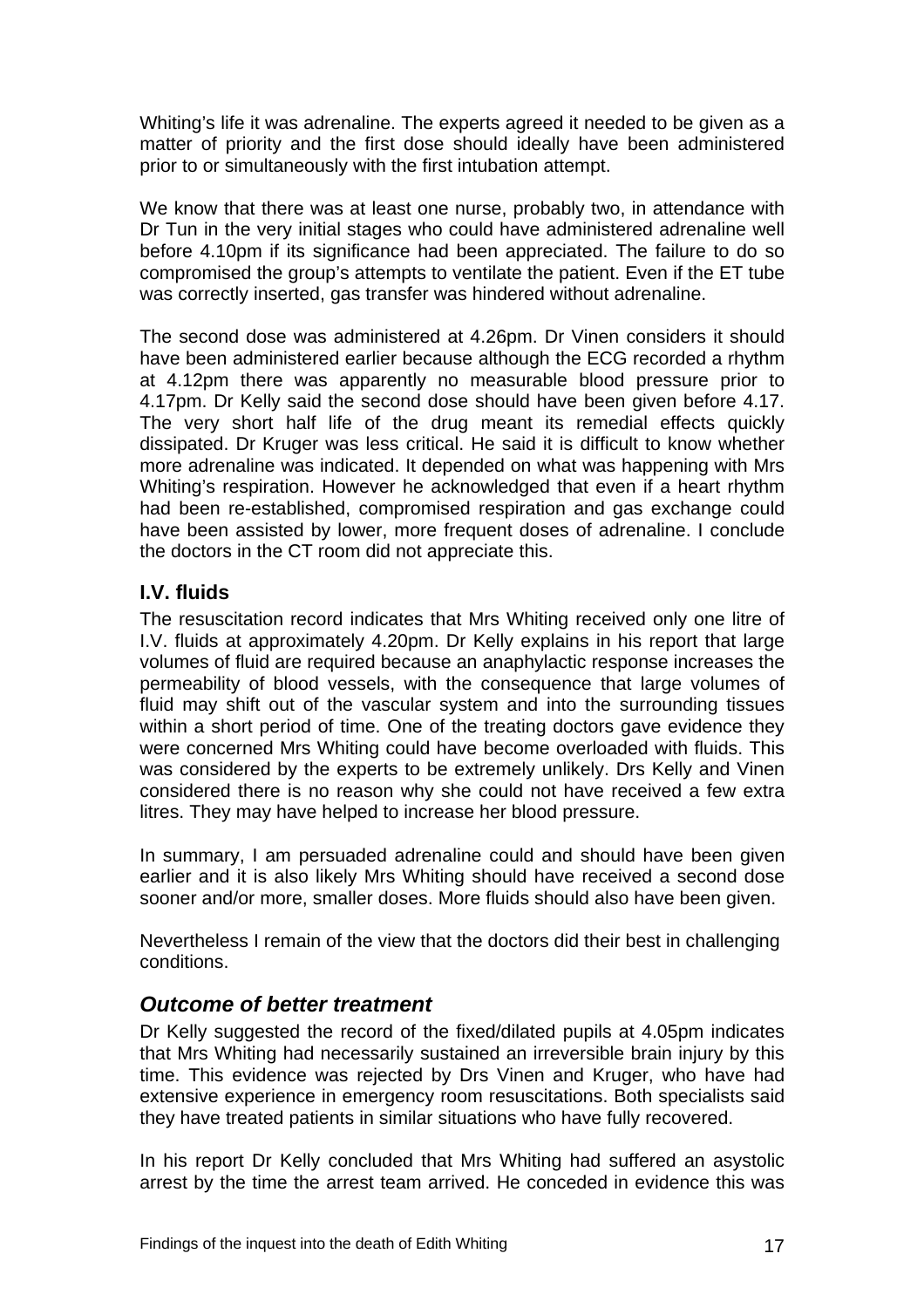<span id="page-19-0"></span>no more than a possibility. Relevantly, even if she had suffered such an arrest, it had been successfully reversed following the administration of adrenaline as evidenced by the rhythm on the ECG strip at 4.12pm. This is significant because while the survival rates for asystolic in-hospital arrests are less than 10%, survival rates of 20-30% apply to patients who sustain inhospital cardiac arrest which involve the presence of a cardiac rhythm, albeit abnormal.

Dr Kelly considered that even if different treatment had been provided in the course of the attempted resuscitation, Mrs Whiting's prospects of survival were not favourable because she had a severe anaphlyactoid reaction accompanied by a respiratory arrest.

Drs Kruger and Vinen were not quite so pessimistic and considered that while it cannot be said that Mrs Whiting would probably have survived with more proactive treatment, she may have.

Having considered all of the expert opinion, I have come to the conclusion that whatever treatment had been given to her, the chance of Mrs Whiting recovering from the severe cardio respiratory collapse she experienced soon after the contrast was administered was slight. Better treatment would have improved her chances but it can not be said that anything the doctors in the CT room could reasonably have done would have made survival likely.

# *Referral for prosecution or discipline*

Mrs Whiting's sudden and unexpected death no doubt greatly distressed her family. I can easily appreciate that. I also acknowledge medical professionals must be held accountable for their actions. However it does not follow that because someone dies, someone else must be blamed or punished.

In this case I have found some of the actions of some of the doctors were not of the highest standard. However, apart from the failure of one of them to assume a leadership role, there is no doubt all did the best they could in the very difficult circumstances in which they found themselves.

Even if it could be proven that the administration of the contrast ultimately caused or significantly contributed to Mrs Whiting's death, in view of the rarity of such a serious adverse reaction it could not be shown to be a foreseeable outcome. Nor could the efforts of those who attempted to resuscitate her be shown to be criminally negligent. Accordingly, I do not consider it appropriate to refer the conduct of any of the doctors to the DPP for consideration of the commencement of criminal proceedings against them.

I have found the doctors involved in the resuscitation could have taken some more timely or other steps. However, their departure from the highest standards was not wilful, nor so gross as to warrant disciplinary action in my view. Accordingly, I do not intend to refer the conduct of any to the medical board.